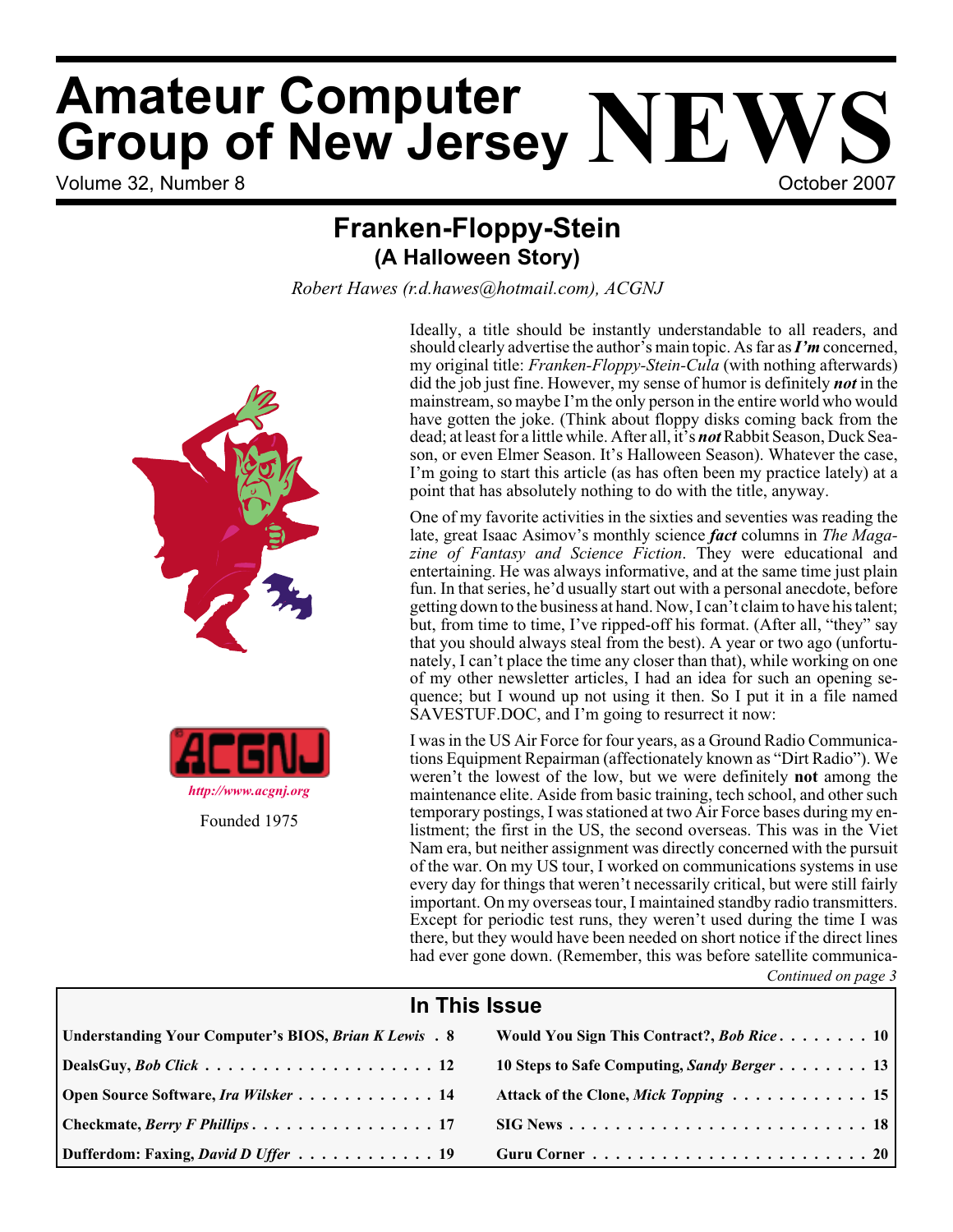#### **Officers, Directors and Leaders Officers Board of Directors**<br> **President Director Mike Redlich** (908) 246-0410 Director Emeritus (908) 246-0410 Director Emeritus Sol Libes (609) 520-9024 Vice President Mark Douches (908) 889-2366 Through 2008 Bill Farrell (732) 572-3481 Treasurer 1988 Lela Rames 1988 Contract and the David McRichie Secretary Evan Williams (908) 359-8070 Lenny Thomas Past President Frank Warren (908) 756-7898 Malthi Masurekar (732) 560-1534 **Special Interest Groups** Through 2007 Gregg McCarthy Net Jim Wong 31 Jim Wong 2008) 353-8036 Best Choice Investment Norm Wiss<br>
C Languages Bruce Arnold (908) 735-7898 (908) 700 Morm Wiss (973) 560-9070 C Languages Bruce Arnold (908) 735-7898<br>Firefox Activity David McRitchie Firefox Activity David McRitchie **Standing Committees** Genealogy Frank Warren (908) 756-1681 APCUG Rep. Frank Warren (908) 756-1681 Investing Jim Cooper Facilities Facilities John Raff (973) 992-9002<br>Java Michael Redlich (908) 537-4915 Financial Mark Douches (908) 889-2366 Java Michael Redlich (908) 537-4915 Financial Mark Douches (908) 889-2366 Layman's Forum Matthew Skoda (908) 359-8842 Historian Lenny Thomas LUNICS Andreas Meyer Membership Mark Douches (908) 889-2366 NJ Gamers Gregg McCarthy Newsletter — open — open — Online Auction Bill Brown Trenton ComputerFest Mike Redlich (908) 246-0410 VBA & Excel James Ditaranto (201) 986-1104 John Raff (973) 992-9002 Web Dev Evan Williams (908) 359-8070 Vendor Liaison Bill Farrell (732) 572-3481 Window Pains John Raff (973) 560-9070 Webmaster John Raff (973) 992-9002

# **ACGNJ News**

**Editor**

Barbara DeGroot 145 Gun Club Road Palmerton PA 18071 Tel: (570) 606-3596 bdegroot@ptd.net

**Publisher**

#### **Associate Editor** Bill Farrell (732) 572-3481 *wfarr18124@aol.com*

**ACGNJ News** is published by the Ama- teur Computer Group of New Jersey, In- corporated (ACGNJ), PO Box 135, Scotch Plains NJ 07076. ACGNJ, a non-profit ed-<br>ucational corporation, is an independent computer user group. Opinions expressed<br>herein are solely those of the individual author or editor. This publication is **Copy-**<br>right © 2007 by the Amateur Computer<br>Group of New Jersey, Inc., all rights re-**Group of New Jersey, Inc., all rights re- served. Permission to reprint with ap- propriate credit is hereby given to non-profit organizations.**

**Submissions:** Articles, reviews, cartoons, illustrations. Most common formats are acceptable. Graphics embedded in the docu-<br>ment must also be included as separate files. Fax or mail hard copy and/or disk to editor: OR e-mail to Editor. **Always con**firm. Date review and include name of word processor used, your name, address and phone *and* name, address and phone of manufacturer, if available.

**Tips for reviewers:** Why does anyone need it? Why did you like it or hate it? Ease (or difficulty) of installation, learning and use. Would you pay for it?

**Advertising:** Non-commercial announce- ments from members are free. Commercial ads 15 cents per word, \$5 minimum. Camera ready display ads: Full page (7 x 10 inches) \$150, two-thirds page (4½ x 10) \$115, half-page \$85, one-third \$57, quarter \$50, eighth \$30. Discount 10% on 3 or more con- secutive insertions. Enclose payment.

**Publication Exchange:** Other computer user groups are invited to send a subscription to ACGNJ at the address below. We will re- spond in kind.

**Address Changes** should be directed to Martin Rosenblum (*m.rosenblum@ieee.org*) and/or to his attention at ACGNJ at the ad- dress below.

**Membership**, including subscription: 1 year \$25, 2 years \$40, 3 years \$55. Student or Senior Citizen (over 65): 1 year \$20, 3 years \$45. Family of member, without subscription, \$10 per year. Send name, address and payment to ACGNJ, PO Box 135, Scotch Plains NJ 07076.

**Typographic Note**: The ACGNJ News is produced using Corel Ventura 5. Font fami- lies used are Times New Roman (TT) for body text, Arial (TT) for headlines.

### **E-Mail Addresses**

Here are the e-mail addresses of ACGNJ Officers, Directors and SIG Leaders (and the Newsletter Editor). This list is also at (*<http://www.acgnj.org/officers.html>*).

| <b>Bruce Arnold</b>  | $\text{barnold}(a)$ ieee.org                  |
|----------------------|-----------------------------------------------|
| <b>Bill Brown</b>    | onlineauction@acgnj.org                       |
| Jim Cooper           | $\lim$ ( <i>a</i> ) the coopers or g          |
| Barbara DeGroot      | bdegroot@ptd.net                              |
| Mark Douches         | pcproblems@pobox.com                          |
| <b>Bill Farrell</b>  | wfarr18124@aol.com                            |
| Sol Libes            | sol@libes.com                                 |
| Malthi Masurekar     | masureka@umdnj.edu                            |
| Gregg McCarthy       | greggmc@optonline.net                         |
| David McRichie       | dmcritchie@hotmail.com                        |
| Andreas Meyer        | lunics@acgnj.org                              |
| Arnold Milstein      | mrflark@yahoo.com                             |
| John Raff            | john@jraff.com                                |
| Lela Rames           | lrames@att.net                                |
| Mike Redlich         | mike@redlich.net                              |
| Matt Skoda           | som359@aol.com                                |
| Keith Sproul         | ksproul@noc.rutgers.edu                       |
| Lenny Thomas         | lennythomas@technologist.com                  |
| <b>Scott Vincent</b> | scottvin@optonline.net                        |
| Frank Warren         | kb4cyc@webwarren.com                          |
|                      | Evan Williams tech@evanwilliamsconsulting.com |
| Norm Wiss            | cut.up@verizon.net                            |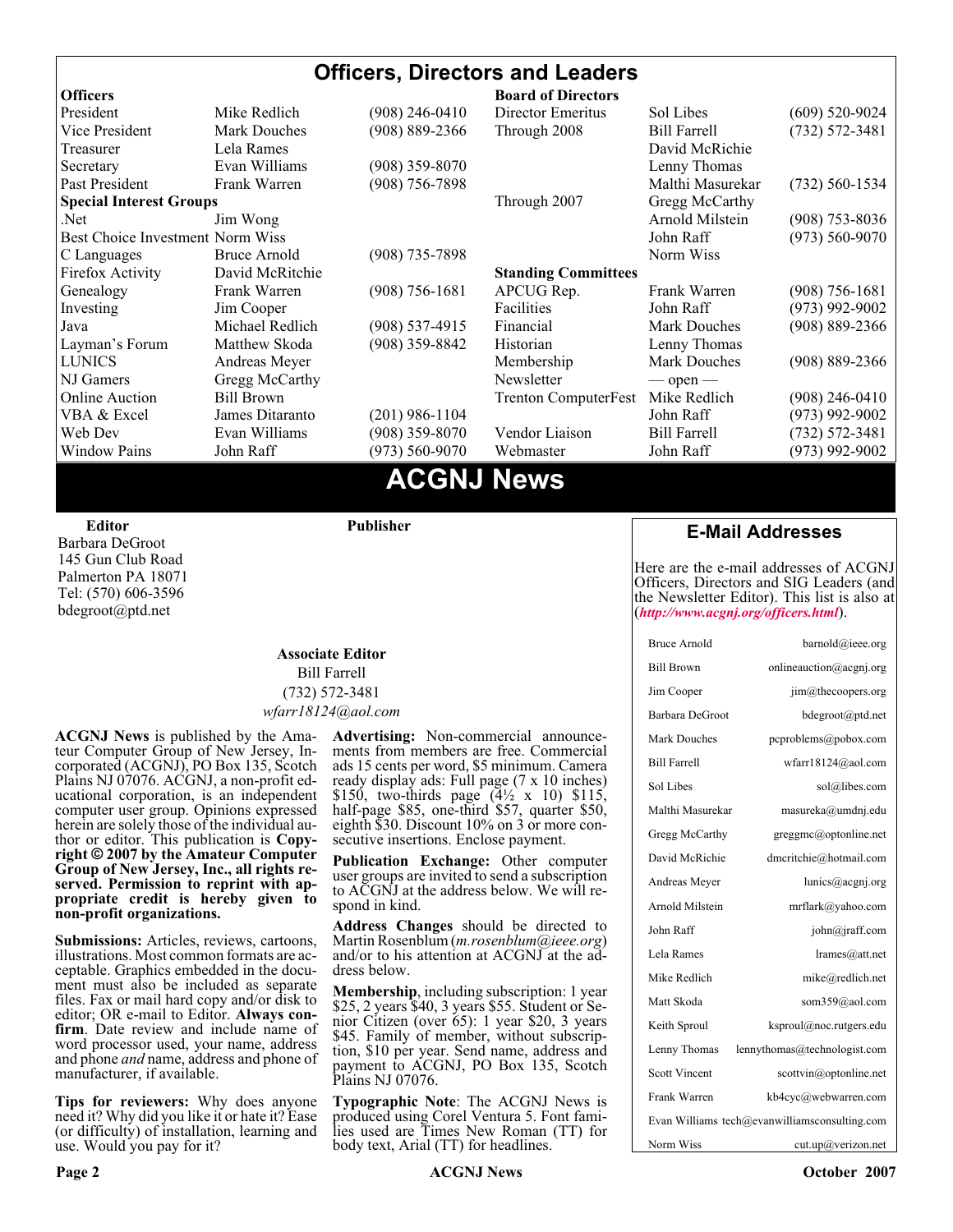tions became every-day reliable. Basically, you had either land lines and undersea cables, or radios). Since I wasn't involved with equipment used by control towers, air traffic controllers, and command posts, or anything installed on the airplanes themselves, I didn't get to see any of the cutting edge, golly gee, whiz-bang stuff. My duties involved solid, reliable, time-tested middle-of-the-line machines. I studied manuals for currently deployed integrated circuit radio components as part of my continuing training, but the equipment I actually worked on contained transistors, tubes, or a combination of both. That's right! There were transistor/tube hybrids; and they worked quite well, too.

At about the same time, I knew some hard-core audio enthusiasts who claimed that tube amplifiers just sounded "richer" than transistor amps. I haven't kept in touch with any of those people, but I recently got a chance to refresh my knowledge of the subject. At an ACGNJ meeting before our summer hiatus, Bill Machrone (the featured speaker) mentioned that he was an audiophile. After his talk, I asked him if there were still tube fans out there. He confirmed that they still exist. He also told me that there are two sub-genres, preferring either triodes or pentodes. A triode is the simplest vacuum tube design that can be used as an amplifier. (There are vacuum tube diodes, but they can only rectify, *not* amplify). As its name would imply, a pentode comes with two more elements than a triode. (In the good old days, a lot of engineers got their doctorates by doing some pretty interesting stuff with those extra connections). In a similar old tech vs. new tech vein, *Monty Python* once did a sketch in which a group of people exiting a room suddenly discover (to their horror) that they're on film. They hurriedly jump back inside, where they're safely on videotape again. They try a different door, and they're back on film. They run to a window - more film. They've been trapped in a room that's "surrounded by film". Being Python, things went to absurd (and, of course, funny) lengths from there; but the basic premise itself was brilliant. You don't see anything if you stick to just videotape or just film; but if you mix those media (as I guess the BBC might have been doing at the time), the difference is noticeable. To have not only observed that effect, but also to have used it as the basis for comedy, was sheer genius.

Except for the new Machrone-related additions to the second paragraph, that's as far as I got originally. When I put these rejected "opening remarks" away, I had vague plans to someday continue along the following lines: While it doesn't make sense to buy a new CRT (Cathode Ray Tube) monitor any more, it makes just as little sense to throw away an old CRT monitor as long as it still works right. Granted, it's bigger and heavier, but it's *already there*. You have to spend *money* to replace it; and the visual quality of a CRT is still better, especially when viewed from an angle. Like the Air Force, I believe that "if it still works, keep using it". While this continues to be my opinion, those four sentences pretty much cover the entire concept. There's not enough meat on which to hang a whole article. So those two paragraphs languished unused (until now).

Things changed due to advances in the tide of obsolescence, both planned and unplanned. Last year, I wrote two articles bemoaning the "death" of the floppy disk (*Requiem for a Floppy, Parts One and Two*; in the May and June, 2006 issues of ACGNJ NEWS). However, I concluded that series on an upbeat note, since I could still use **images** of my boot floppies to produce bootable CDs. I should have kept my big mouth shut. Now, I hear that motherboard manufacturers want to eliminate IDE drives from the CMOS settings (and also from the motherboards themselves, I guess). The motherboard part doesn't bother me all that much. Most 386 and 486 motherboards didn't have built-in IDE controllers, but they still booted just fine using expansion cards; and PCI EIDE cards **already** exist. It's the CMOS part that has me worried. Without that, **no more booting from IDE CD drives**. So much for optimism. That covers the planned obsolescence. Aside from wailing and gnashing of teeth, there's not much I can do (except, of course, to *not* buy any of those products). On the unplanned obsolescence front, there *is* something I can do. Since it involves floppy disks, it'll probably be ultimately just as futile; but at least it gives me a central subject for this newsletter article.

Near the end of *Requiem for a Floppy, Part Two* (June, 2006), I said that I'd probably be changing the operating system on the floppy boot disks I use for Ghost and Partition Magic to FreeDOS Beta 9 soon. (Norton/Symantec currently has no plans to release another DOS version of Ghost, or **any** kind of new version of Partition Magic; but I really like those programs, and I intend to keep using the versions I've got for as long as I can). That announcement of mine turned out to be just a little bit premature, because I ran into a bug in the FreeDOS CONFIG.SYS (the user-editable boot settings file). The Partition Magic boot disk required *no* external input drivers, while the Ghost boot floppy needed three (CD/DVD, USB and Parallel Port). I started work on the more difficult Ghost disk first, and hit my bug almost immediately. I never even got to the USB or Parallel Port drivers, and never actually transferred the Ghost program to the new floppy. The problem was: if I created CONFIG.SYS correctly (following their instructions **and** my many years of boot disk experience), the CD/DVD drivers didn't work at all. If I did it slightly *in*correctly, the drivers loaded and FreeDOS could read CDs and DVDs just fine. While admittedly tiny (and work-around-able), that bug just troubled me too much. I decided to put off the change for a while. (I didn't have a choice for my other must-have utility, SpinRite. Its latest version came with FreeDOS already installed. Surely, that's a big vote of confidence from the manufacturer). Now, the inadequacies of my previous operating system have become even more apparent, and FreeDOS 1.0 has been released. It's time for another look.

Good News! The two FreeDOS 1.0 system files take up only 110 KB! While that's more than the three MS-DOS 3.30A files took up way back in the Stone Age, it's 6 KB **less** than MS-DOS 5 used in 1991, and *95 KB*less than MS-DOS 8 (my current boot floppy operating system, which came with Windows ME in 2000). It just barely squeaks by Caldera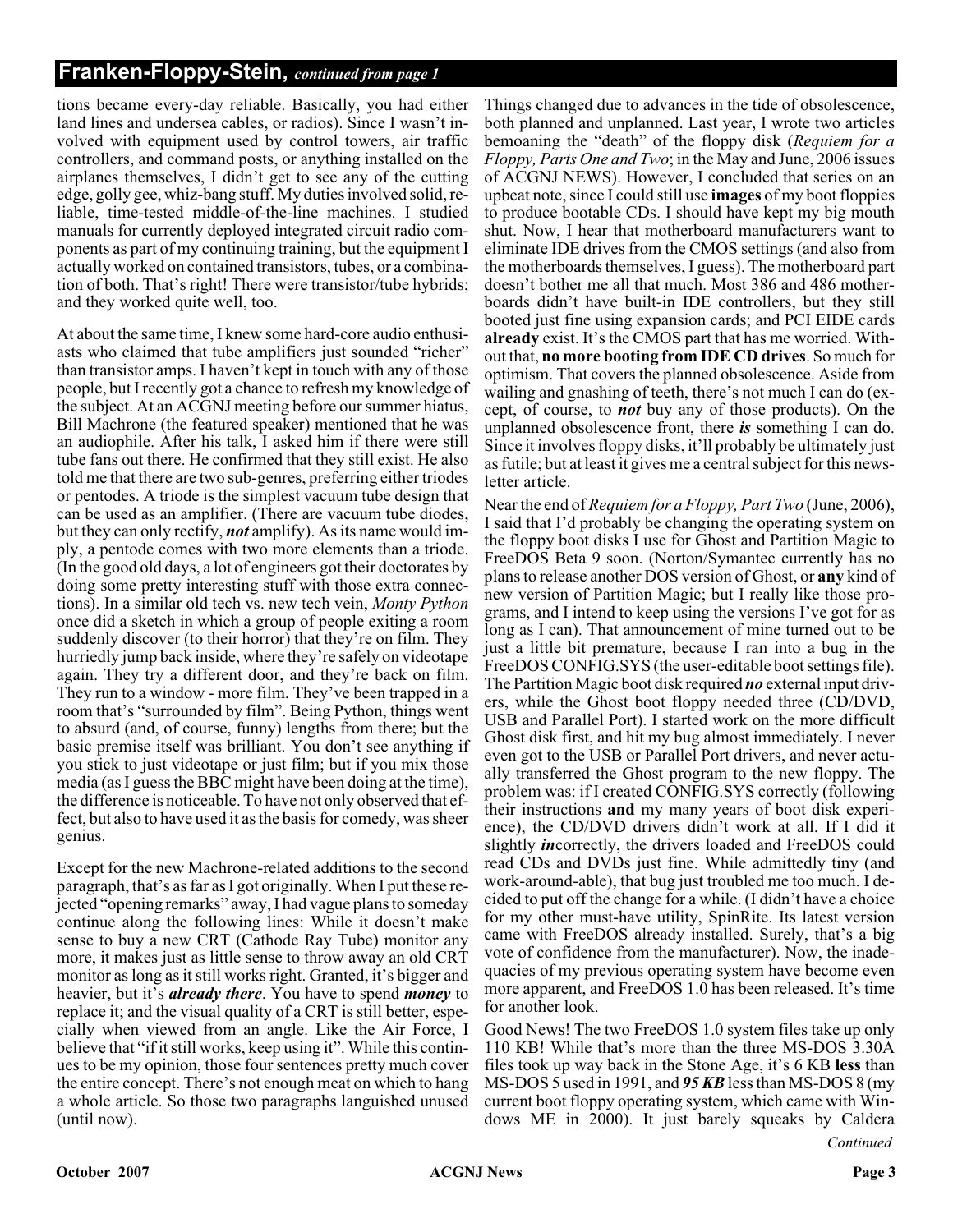OpenDOS 7.01 (1997) and DR-DOS 7.05 (2000), and it's *way less* than any OS (floppy or otherwise) has used since. (Actually, FreeDOS wasn't really designed for floppies. It's primarily intended for use on hard disks and embedded systems). Now, we'll start experimenting all over again, using FreeDOS 1.0 (FD10 from now on).

This time, I'm doing Partition Magic (PM from now on) first. Because I never even started on its FreeDOS Beta 9 floppy, we'll begin by examining my MS-DOS 8 disk. When designing my own versions of special purpose boot floppies, I group their files into four categories: System, Auxiliary, Program and Utility. System Files, of course, are files having to do with the operating system. Auxiliary Files are drivers, batch files, and other items that support the function of the main program, but aren't actually part of it. They usually come from *non*-OEM sources. Program Files are the main program, and come from the manufacturer. When more than one file is involved, they often carry identical time/date stamps. Utility Files are DOS utility programs. They're the most expendable files, and have to be content with whatever disk space wasn't already used up by the other categories.

On my old PM floppy, the System Files take up 205 KB. The three MS-DOS 8 operating system files (IO.SYS, MSDOS.SYS and COMMAND.COM) come first. Usually, they'd be followed by CONFIG.SYS (which contains commands for loading most drivers), but this disk didn't require it. The last System File is AUTOEXEC.BAT. This particular file doesn't actually do anything except show an opening message, made by invoking multiple instances of the ECHO command. Basically, it just says; "Hi" and tells you to press "P". It looks very nice when displayed on a character based screen running from a DOS command prompt. Unfortunately, ample previous experience with our Newsletter's desktop publishing program warns me that if I try to reproduce a copy for you here, it will come out terribly deformed. Much as my misshapen assistant Igor wants a playmate, I just can't do that to such a sweet, innocent young file.

The disk's three Auxiliary Files (MOUSE.COM, MOUSE.INI and P.BAT) take up 37 KB. The mouse driver files must be supplied separately on the disk, but the commands needed to *load* it are built into PM. This is the only program I've ever seen that works that way. (In the dim, dark recesses of the ancient past, there once lived mouse drivers that were loaded by CONFIG.SYS. I haven't seen ones like that for *many* years). P.BAT is a simple batch file. It displays a message telling you that it's loading PM, then it loads PM. I could have included those commands in AUTOEXEC.BAT. I could even have had it display a menu with a list of choices, including options to run various Utility programs before invoking PM. I used to write batch files like that all the time. The trouble is: that would have produced a *big* AUTOEXEC.BAT. Primitive though it may be, this way consumes less disk space; a vital consideration on a boot floppy.

The seven Program Files take up 999 KB. The seven Utility Files take up 164 KB. That leaves 11.5 KB of disk space free. We'll go into more detail about the Utility Files later. Now,

let's slip through the secret door and descend to my laboratory. In preparation for this task, I sent Igor over to the floppy disk graveyard (on a dark and gloomy midnight), to dig up some fresh subjects for experimentation. My plan is to transplant PM's aging brain into a strong, healthy new body.

As I said earlier, the two FD10 system files take up only 110 KB. Up until MS-DOS 6.22, and in my first few MS-DOS 7 boot disks, I always loaded the HIMEM driver from CONFIG.SYS. Then, I stopped doing it. I vaguely remember hearing something about MS-DOS 7 automatically loading itself high no matter what. Whatever the case, it didn't seem to matter then, or later with MS-DOS 8. Now, though, my "Old DOS Guy" instincts are telling me to create a new CONFIG.SYS, and use it to load the current FD10 equivalent. Even after re-using the old disk's AUTOEXEC.BAT, that only requires 111 KB; giving us an additional 94 KB to work with. However, now we have **four** Auxiliary Files to worry about; the same MOUSE.COM, MOUSE.INI and P.BAT, plus FD10's new HIMEM.EXE. Even so, that adds up to 45 KB; still leaving 86 KB extra. The seven Program Files take up the same 999 KB. That brings us back to the Utility Files.

The Utility Files on my Ghost and PM boot disks are holdovers from the "General Purpose" boot floppies I once made. Basically, their inclusion is an attempt to use any leftover free space to add some additional functionality to the disks. On my MS-DOS 8 floppy for PM, the seven extra DOS utilities that could be squeezed in were: ATTRIB, CHKDSK, DELTREE, FC, FDISK, LABEL and MORE. On my MS-DOS 8 floppy for Ghost, the six extra DOS utilities that could be squeezed in were: ATTRIB, DELTREE, FDISK, FORMAT, LABEL and SYS. Quickly: ATTRIB handles file attributes. CHKDSK checks disks. DELTREE deletes directory trees. FC compares files. FDISK handles partitions. FORMAT formats disks. LABEL handles floppy and hard disk volume labels. MORE displays another program's output in 25 line chunks (useful with FC). SYS copies the operating system files to another disk, and makes it bootable. As you can see, I put the most useful programs on both disks, and split the less-used ones between the two. As far as actual *use* goes, I probably could have gotten by with only one of those utilities. Naturally, that was the one that betrayed me.

*Continued* The specific inadequacy that led up to this project involved the DOS utility FDISK. I definitely *don't* use it to make any changes; but in a multiple hard disk environment (where I usually work), its option 5: "Change current fixed disk drive" gives me a much better overview of the drives and partitions on all the equipment involved than anything the DOS versions of Ghost or PM provide. Granted, each program goes into a lot more detail (after all, that's why I use them), but *not* in any one single place. That's the major reason for the separate existence of P.BAT; so I can have the option of running FDISK before PM. Unfortunately, the MS-DOS 8 version of FDISK can't properly display the contents of hard disks with a capacity of over 80 GB. (*Finally*, we get to the "unplanned obsolescence" that I referred to earlier). Due to my personal belief in keeping operating systems "lean and mean" (and as data-free as possible), all of my OS hard disks are smaller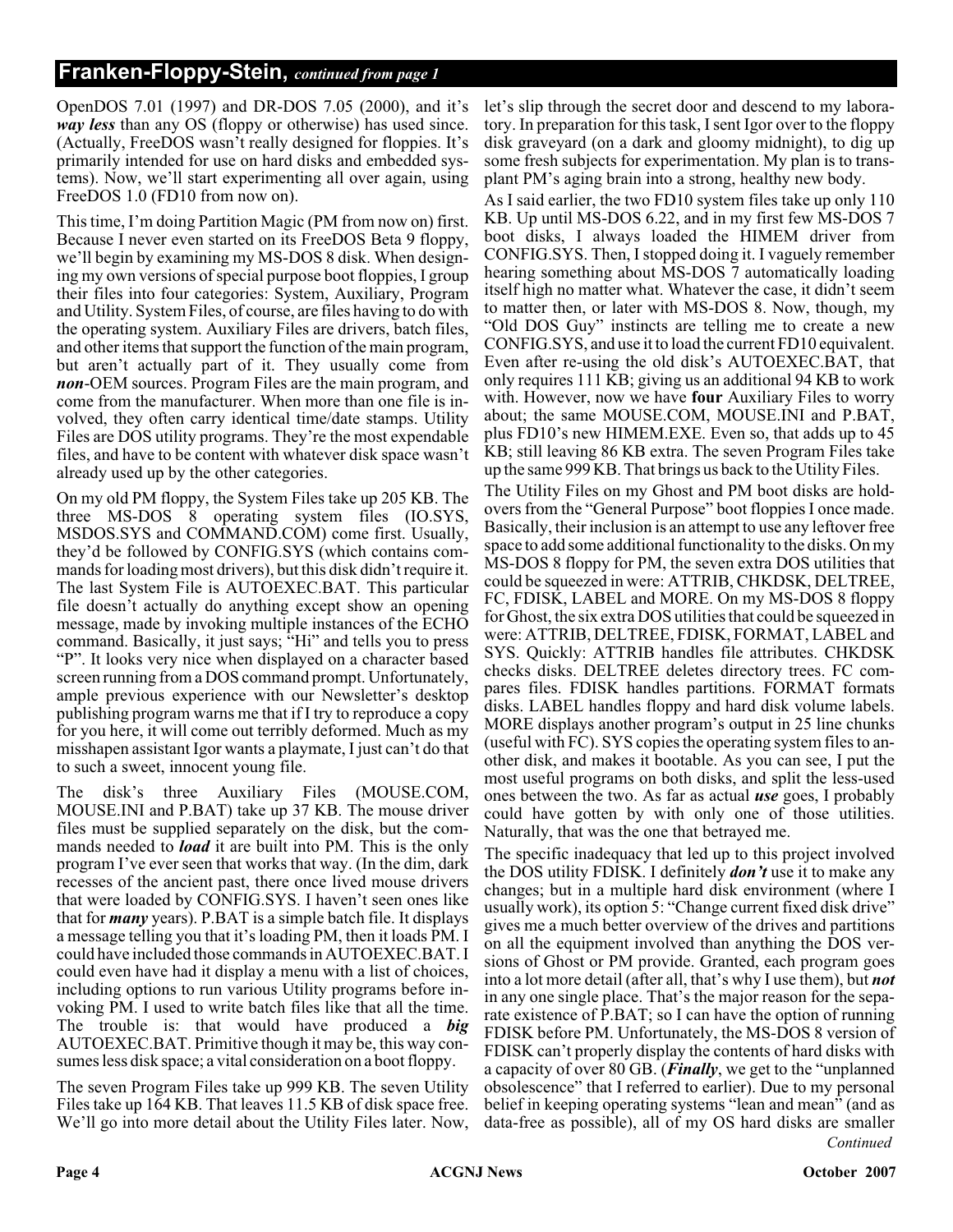than that (some a *lot* smaller); but my data hard disks have been growing like they're on steroids.

The FD10 files, however, have all shrunk. They say that open source code, by the "everybody's watching" nature of its development, will tend to be refined and compact. Surely, these files support that theory. The seven previous MS-DOS 8 Utility Files took up 164 KB. The FD10 equivalents of the *nine* utilities from both the old Ghost and PM floppies take up only 145 KB. Counting the extra 86 KB mentioned above, that leaves 105 KB of additional free space for even more programs. (Because floppies store files in 512 byte sectors, if even one byte of a file crosses over into the next sector, all 512 bytes of that sector are lost. Thus, we won't get to use all of that space; just most of it). The "Golden Oldie" utilities EDIT (plus its associated help file) and XCOPY add up to 103 KB. Maybe they'll both fit.

They did, thanks to the other 11.5 KB of free disk space that I mentioned about five paragraphs ago, but forgot to include in my calculations here. Good thing, too. My final (?) floppy layout lost a lot more space to sector waste than I'd thought, leaving only 4.5 KB free. This boot disk will likely require tweaking in the future, so that little bit of wiggle room may come in handy. When tested, ATTRIB, DELTREE, FC, LA-BEL, MORE and XCOPY performed as expected. I had a bit of trouble using FDISK, FORMAT and SYS to create a 2 GB FAT16 bootable hard disk from scratch. The problems I encountered might have come from actual program bugs, but could just as easily have been caused by my unfamiliarity with this new version of DOS. It doesn't really matter. I only use FDISK for its overview screen as described above, and I'll probably never use FORMAT or SYS at all. (They were included mainly out of nostalgia for the "good old days"). Two of my choices, however, had significant deficiencies.

CHKDSK is still a Beta release that doesn't recognize FAT32 disks. That 2 GB FAT16 hard disk above was created mainly to provide a subject for this version of CHKDSK to be tested on. It passed that test; but ultimately, who cares? Hopefully, an upgrade will be available soon. EDIT, on the other hand, has a *real* bug. EDIT is mouse-aware; but if you run it without a mouse driver loaded, the only way to get to the File menu (and thus the  $E_{X}$ it command) is to hold down an Alt key and press the F key. Unfortunately, if you're a touch typist (or a two-finger hunt-and-peck wizard like myself), nothing will happen when you do. In the back of my mind, I was vaguely aware that the left Alt key and the right Alt key send different codes; but I'd never known it to matter before. In this case, right Alt-F gets you nowhere; left Alt-F gets the menu. The least awkward way to do that is to use two fingers on the *same* hand. I can see how such a blasphemous idea might never even occur to a veteran touch typist. To eliminate the possibility of a local keyboard fault, I booted **three** other computers with my FD10 floppy, ran EDIT, and got the same result each time. I'll be sending FreeDOS a bug report on this one.

#### I almost forgot to say: PM itself worked fine under FD10.

Now we have to dip our toes into a legal quagmire: the License. (I'll be careful, and brief. Some subjects are just *too* frightening, even for Halloween). According to that draconian document, I am only authorized to "use one copy", plus I may "make one copy of the Software for archival purposes". The sub-directory ENGLISH\DOSMAKE\DISK2 on the PM distribution CD contains the 7 Program Files plus the mouse driver. If I boot from a floppy that has CD drivers, access the CD, go to that sub-directory and then launch the executable, PM *will* run. So, even though I didn't "make" it, the OEM CD qualifies as my "archival" copy. To stay in strict compliance with the PM License, I can have only one other "use" copy. So, before I could make my new floppy boot disk, I had to destroy my old one.

Generally speaking, I'm an honest person. So, while doing it that way seemed unnecessary and stupid, that's what I did. Note, though, that I've maxed out the "use" provisions of the license without even installing PM on a hard disk. According to their documentation, though, the hard disk installation of PM is the most important part. To them, the floppy "Rescue Disk" is an add-on feature useful only for emergency situations. Their installation instructions plainly state that I'm allowed to have both. Not that I would. I've made it quite clear in past articles how absolutely, completely and totally *absurd* I think it is to install a low-level utility like Partition Magic on the C: drive of a high-level operating system like Windows, and then run it from there. However, the point is moot. According to my strict reading of their license (which I'm sure is how *they* would interpret it in court), I couldn't legally do so even if I wanted to. Don't you just love lawyers?

As I mentioned last month, this article was pretty much finished by mid-June. The long winded introduction was done, and the giant hulking Appendix was done. What needed more work was this section concerning FreeDOS 1.0. I had no idea that I'd use so much space for the (much easier) PM disk. Talk about irony. This is my "Halloween Episode", and *I don't have room for Ghost!!!* Its new boot floppy will have to be held over until next month. However, there's a lot of other spooky stuff still to come. So march right up to the front door of that gargoyle-covered creepy old castle, and enter of your own free will.

#### **Appendix I: More Stuff Back from the Dead**

*Continued* I threw in a few "Halloweeny" remarks above, but I saved the real wackiness for this appendix. Maybe it's the full moon that's shining down on me as I write this, but I feel like going completely loony. (I won't say that I've turned into a werewolf or anything, but the claws and extra hair on my hands sure make it a lot harder to type). As I've mentioned before; while I included what some people might consider to be *way* too much detail in my September, 2006 article *How I Spent My Summer Vacation*, it was nothing compared to all the stuff I decided to leave out. However, that was all in notes on paper. I was content to just bundle up those pages and file them away. (Hmm. That's sort of like wrapping something in a shroud, then burying it in a tomb, isn't it?) When I've already gone to all the work of typing things into the computer, though, it's different. Whatever information I wind up cutting from one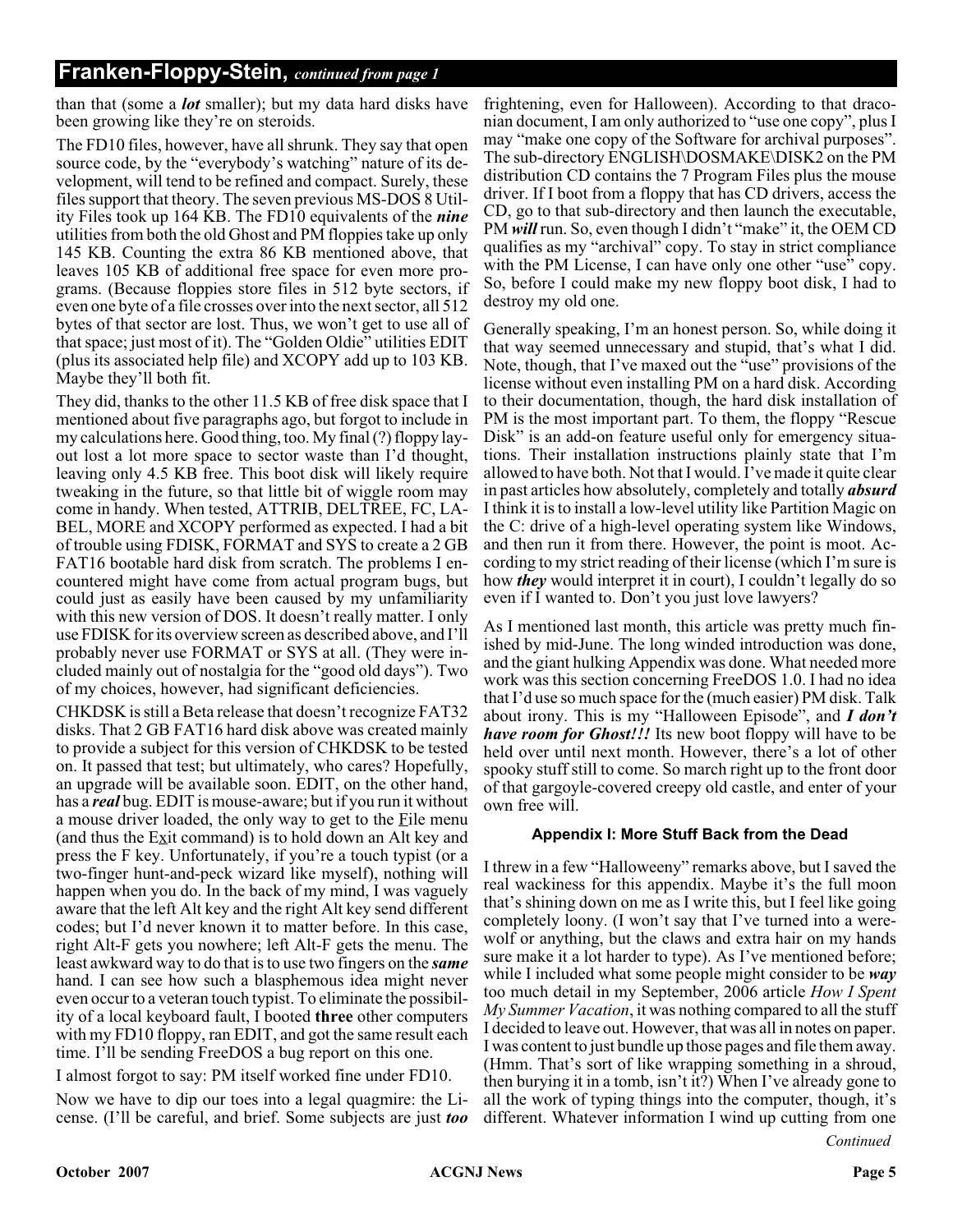file, I'll usually save in another; and it really irks me if I can't figure out some other way to use those words.

Aside from the personal anecdote I resurrected earlier, there were three other excerpts in SAVESTUF.DOC. Since I've got a sort of necrophilia theme happening here, and there's not much chance this stuff can be used elsewhere, I decided to print it all now. Plus, there's something extra going on. As everyone who reads my articles has surely suspected, my brain is weird. For some time (possibly as much as**forty** years), for some unknowable but undoubtedly off kilter reason, I've had in the back of my head a set of names that the Three Stooges might have used in a movie where they played vampires. Three undead names, three unused topics, and a spooky holiday coming up; such an epic cosmic convergence should *not* be ignored. Besides, it's not as if I'll get many more opportunities to use those names, either. So let's grab our shovels and start digging:

### **Introduction Number 1:**

I can't determine the exact age of the following two paragraphs. Some sections are similar to bits in my December 2005, May 2006 and June 2006 articles. Maybe they were originally chopped out of an even older source, and parts of them were then cannibalized and used in those articles. After all this time, I just can't remember what actually happened. (Anyway, that's my story, officer, and I'm sticking to it).

### **Undead Creature Number 1 (Moe-cula):**

By the time Windows 95 came out, I was on my third motherboard, and I had removable drive drawers installed so I could swap hard disks (and thus operating systems). I had multiple installations of Windows 3.x. One hard drive held my "normal" setup. Another drive had **five** different "special purpose" setups (selected by renaming their individual directories). If a customer was having mysterious problems, I could pull their drive and test it in my "known good" computer. (I didn't have to worry too much about viruses because I had to turn the computer completely off before I could change drives, and while their drive was in, my drive was **gone**). Colorado Backup made a version for Windows 3.x, but I never used it. I always ran all my computer and file maintenance utilities, including backups, from a clean boot of DOS.

I made a removable drawer for Windows 95, but I just wasn't impressed by the pretty pictures. (In fact, they kind of turned me off). What made me most leery was their new Registry. Windows 95 backup programs had special "Back up the Registry" options, treating it as some kind of mystical entity that couldn't be handled by older DOS backup programs. Of course, the Registry was really just two more ordinary files, located in the Windows directory.

#### **Introduction Number 2:**

I decided to remove the following passage from the **BSD** paragraph under APPENDIX I: DEFINITIONS in *Preserved for the Ages?* (December, 2006). It *wasn't* completely accurate in and of itself, and it didn't even come *close* to telling the whole story. Rather than adding the additional information

required to get nearer to what actually happened, I decided that it wasn't really necessary to go into that extra level of detail for that particular paragraph. (Although I thought I might try it again someday, in a future article). It was easier to eliminate the whole offending section instead. However, now it's come back from the grave, seeking revenge. (Cue the "Norman Bates" music).

### **Undead Creature Number 2 (Larsferatu):**

In 1992, BSD got sucked into a lawsuit between AT&T and another proprietary UNIX vendor. The suit wasn't resolved until 1994. Unfortunately, those two years when the rights to the BSD code were in doubt coincided with the first two years that GPL licensed Linux distributions became available. BSD has been playing catch-up ever since.

#### **Introduction Number 3:**

This detailed exposition on the relative definitions of disks, drives, and partitions started life as a short note intended for my *Dual-Boot Revisited, Part 2* article. It was supposed to be inserted into the bottom left-hand paragraph on page three of the March, 2007 issue of ACGNJ NEWS (beginning with "Nit-Picker's Note"). However, as I explained in that same paragraph; "…it passed 300 words and wasn't even half done. I realized that it was much more than a note, so I pulled it." Even after that, it kept on growing and growing, consuming innocent words at a frightening rate. (That's when it exuded a second paragraph). It just couldn't be destroyed. Finally, it was transported to a secret location north of the Arctic Circle. So far, the intense cold there has kept it in check; but it's *still not dead*. If it ever gets back to a warm climate, it could consume us all*!!!*

#### **Undead Creature Number 3 (Curly Vlad):**

There are only two types of partitions: primary and extended. Any one hard disk can have a maximum of**four** partitions. All four can be primary partitions, but only **one** of those possible four can be an extended partition. However, operating systems don't actually interact with partitions. They interact with the **drives** that are contained **inside** the partitions. In turn, those drives can be formatted into at least ninety-one different file systems. (Relax. We won't be going into that much detail here). There are **two** types of drives: physical and logical. Since a physical drive can only exist inside a primary partition, and a primary partition can contain one and only one physical drive, the terms have become synonymous. Hardly anybody says "physical drive" anymore, and they're still correct; because the two terms do, in fact, describe the same thing. If I want to say; "a primary partition containing a physical drive formatted in the Linux Ext3 file system", I can instead say; "an Ext3 primary partition". I've used a lot less words, but I haven't said anything that's inaccurate. It's different with extended partitions and logical drives. These terms are *not* synonymous in any way. There is only *one* extended partition, and it's *not a drive of any kind* at all. That one allowable extended partition can contain many logical drives, but *not a single one of them is any kind of partition* at all. If I want to say; "an extended partition containing a logical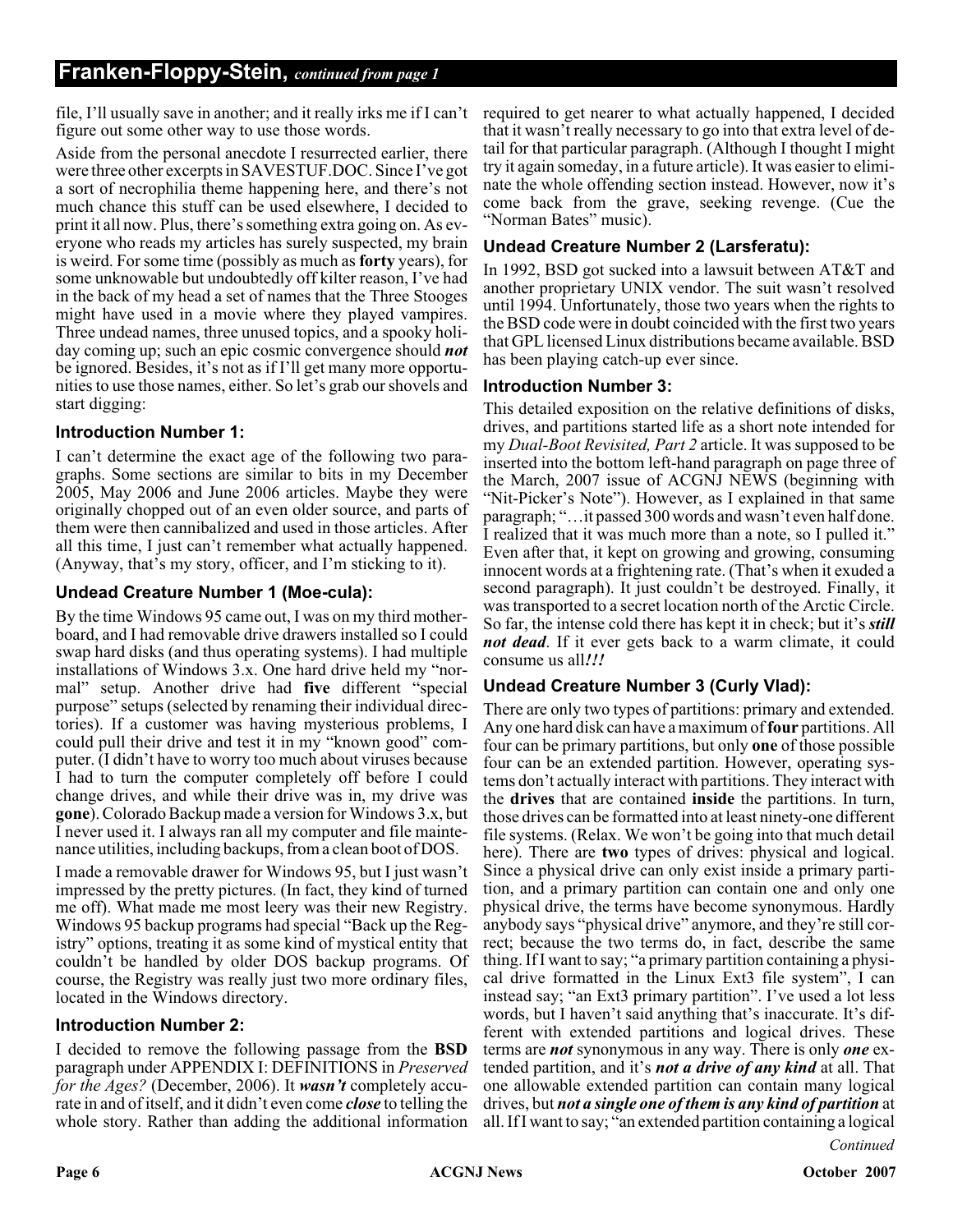drive formatted in the Linux Ext3 file system", the least I can accurately say is; "an Ext3 logical drive in an extended partition". If I say; "an Ext3 logical partition", I'm just flat out *wrong!* Like many other things in the world of computers, this set-up wasn't invented all at once. The primary partition/physical drive combination came first. The extended partition/logical drive modification wasn't added until the inability to put more than four drives on a hard disk became more than a minor inconvenience.

Speaking of inconveniences: Nowadays, when we think of a hard disk, we envision a small thing you can hold in one hand; but this wasn't always so. Here's a story from January of 1967, when a GE-645 mainframe computer was being installed at MIT. (It would become the first machine to run Multics, the ancestor of UNIX). One of the components was a hard disk from Singer called a General Precision Librafile, which was nicknamed "the firehose drum"; supposedly for its then extremely high rate of data delivery. The disk and controller were in a case seven feet high, three feet wide and about twenty feet long. (That was unusually long and narrow compared to other computer cabinets of the time). Similar units were rumored to have been used on Polaris guided missile submarines. It was also *too heavy* for the computer room's existing floor. A huge girder had to be brought in by crane to distribute the weight. The firehose drum was water-cooled, which no doubt contributed to the weight problem (maybe to the nickname as well); and also required that a plumber be added to the emergency technical support phone call list. Its total capacity was (drum roll, please) *sixteen Megabytes.* (Excerpted from *[www.multicians.org](http://www.multicians.org)*, a Multics History Website).

#### **(Crypt Door) Closing Remarks:**

Summoning this article's opening sentence back from the great beyond, operating on it a bit in my laboratory, then letting it escape to terrify the local villagers: Ideally, a joke should be instantly understandable to all readers, and should clearly tickle their funny bones. If it has to be explained, it probably wasn't all that humorous to begin with. Take my Vampire Stooge names. (I always liked the Three Stooges best when they were in absurd situations, such as haunted houses. For me, the closer they got to real life, the less funny they became). At first, those names all followed the exact same form: Moe-cula, Larry-cula, and Curly-cula. Right this very moment, I thought of Shemp-cula. Previously, that one never even occurred to me. Maybe I should have been content with that original warped inspiration. (Abbott and Costello combined slapstick comedy with surprisingly intellectual word games. The Stooges: not so much). However, soon afterwards, I decided to "improve" things by basing each name on a different bit of vampire lore. I had alternate candidates for the first two (basically, as you'll see below, just switching suffixes); but I always considered my revised third name to be ingenious and **perfect**. Then, in the course of preparing this article, I showed them to my chief proof reader. (That's my brother. He grew up with me, and thus was exposed to all the same bad influences. If there's anyone out there who

understands my wacky sense of humor, it should be him). He *didn't* get number three.

Well, I'm *not* going to reach down, pick up an ax somehow conveniently left lying nearby, and hack those names out. (Odds are, I'll never be able to fit them in anywhere else); but I guess I'd better explain them a little. The "cula" suffix, obviously, comes from Dracula. He, of course, needs no introduction (although he's going to get some coverage further below). The alternate suffix I tried next was "sferatu", producing Moe-sferatu, Larry-sferatu and Curly-sferatu. Not quite as obviously, the source for this is *Nosferatu* (1922), director F.W. Munarau's chilling and eerie black and white silent masterpiece of terror. This was the **first** filmed version of *Dracula*. To this day, many critics and film historians consider it the most striking and frightening adaptation of Bram Stoker's 1897 novel. Of the new names, I preferred Moe-sferatu, but not by much. It was*too similar*to Nosferatu. The "audience" for my imaginary movie might not be able to hear the difference. Besides, as Head Stooge, Moe deserved the more prestigious Moe-cula. That left Larry-sferatu or Curly-sferatu, and **both** had too many syllables. Then I came up with Larsferatu. It had one less syllable but was still identifiable with Larry; and it would sound sinister, even to a listener who'd never heard of Nosferatu.

(Announcer): We interrupt this insipid drivel for a gratuitous digression:

I saw *Nosferatu* once, on a surreal occasion in my youth. The college I attended had an "Art Cinema" club. I wasn't a member, but the public was always invited to their weekly screenings. When the subject sounded interesting enough (or dirty enough), my friends and I would attend. This film was advertised as "dubbed in German, with sub-titles". That wasn't a lie, because it **didn't**say "English sub-titles". I guess nobody in the club (or maybe even at the film distribution company) realized it at the time. Maybe the sub-titles came first, or maybe whoever added the sound added them as well, for hearing impaired *Germans*. That evening, we all got a lesson in German grammar and spelling, as we read their lines along with the actors; but (since we were watching a classic film that was, in fact, originally **silent**), it turned out to be an entertaining (and certainly memorable) experience.

(Announcer): We now return you to our regularly scheduled nonsense:

Finally, I needed another suffix for Curly. Then, inspiration struck again. Why add a suffix? Why not a whole word? Like they made Curly Joe, why couldn't I make Curly Vlad? That name refers to Vlad II and Vlad III, two princes of Wallachia (now part of Romania). Vlad II was known as Dracul (The Dragon) because he belonged to a fraternal society of knights called the Order of the Dragon. His son, Vlad III, was known as Vlad Tepes, Vlad the Impaler, and Vlad Dracula (which loosely translates as Vlad, Son of Dracul). I'd always heard that Vlad III was the model for Dracula; but according to Wikipedia, the free encyclopedia (*[www.wikipedia.org](http://www.wikipedia.org)*), this is now considered unlikely by literary scholars. Up until a few weeks before its 1897 publication, the *Dracula* manuscript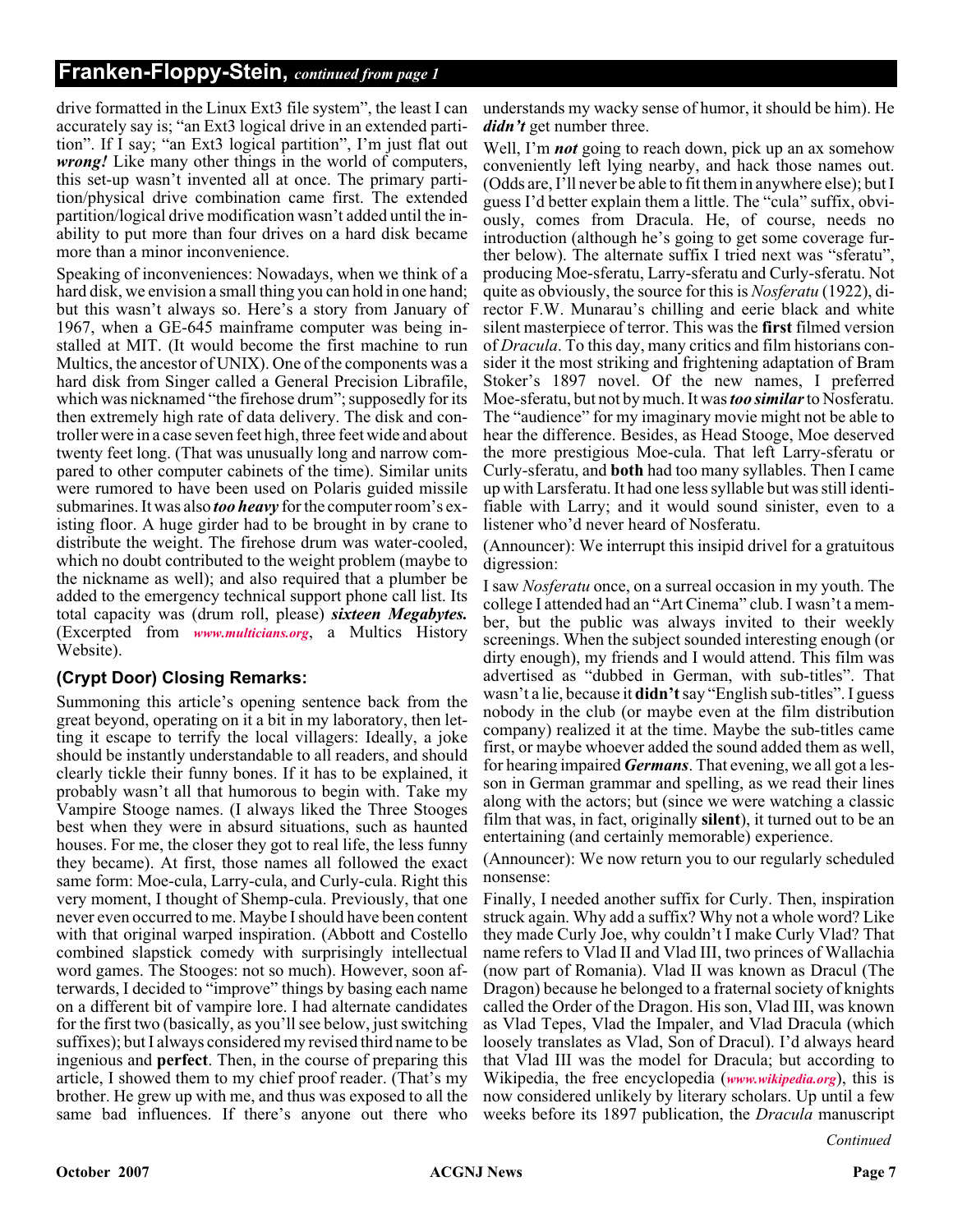# **Understanding Your Computer's BIOS**

*Brian K. Lewis, Ph.D. (bwsail@yahoo.com), Sarasota Personal Computer Users Group ([www.spcug.org](http://www.spcug.org))*

The computer's basic input/output system (BIOS) is a major key to its proper operation. The BIOS differs from one computer to another depending on the make of the motherboard and the make of the computer itself. So let's look at what it does and why it is so important for the operation of your computer.

When you wake up your computer by turning on the power, the first component to be activated is the computer processor. The CPU is preprogramed to look for a location in the RAM memory, usually near the end of system memory. This location contains a jump instruction to the location in memory of the BIOS program. On activation the BIOS starts executing a series of diagnostic instructions to verify that the computer is functioning properly. One of the first tests is the power-on self test (POST). If there are any fatal errors the computer will shut down and not proceed further. Some computers have a series of "beep" codes that can help a technician in determining the cause of the failure.

On some computers one of the first indications that the boot process is proceeding normally is the graphics card display on the video screen. This is because the BIOS has found and loaded the video BIOS. Then you will see either a manufacturer's splash screen or the sequence of messages from the BIOS. The BIOS also looks for any other connected devices, such as SCSI or SATA drives, that have a BIOS Read only Memory (ROM) and those instructions will be loaded into memory. If the manufacturer's splash screen isn't hiding the start-up info, you will see the memory count, the floppy, hard drive and CD/DVD drive identification lines appearing on the screen.

The BIOS carries out a system inventory that includes determining the memory timing information, connection of the keyboard, hard drive parameters, plug & play settings, etc. Further it loads the interrupt handlers, initializes the registers and resets the power management. The BIOS also displays a

text-based summary screen. This includes the CPU and its clock speed, the drives that have been identified, their size and type, system memory size and configuration, video, com ports and parallel ports. Finally the BIOS looks for a boot drive.

Most modern BIOSes can boot from a wide array of devices, not just hard drives. They can boot from CD/DVD, flash drives, or external drives. In every case the BIOS uses the boot sequence information that is stored in the CMOS ROM. This is information that can be changed by the user. The term CMOS stands for Complementary Metal Oxide Semiconductor. Now you see why the name is abbreviated. Once the BIOS identifies the boot drive it searches for the master boot record and starts the operating system boot process on the drive. At that point control of the boot process is taken over by the operating system. Many functions relating to device drivers and plug & play devices handled by the BIOS are now handled directly by Windows.

All of the processes carried out by the BIOS are required to allow the hardware to interface with the operating system. Since the basic hardware in a computer can vary widely depending on the make and model, there must be a common interface for it to communicate with the operating system (OS). The OS cannot incorporate all the necessary low level routines for all the possible combinations of computer hardware. The BIOS provides this common interface.

The BIOS programming is usually contained in a chip on the motherboard referred to as an EEPROM chip. This is a programmable chip that can be altered by using software from the motherboard manufacturer. However, anytime you try to change the programming in this chip you can change it in such a way as to prevent your computer from booting. So great care should be taken anytime you need to upgrade your BIOS. It is always advisable to make a copy of the original BIOS on a removable disk so you can restore it if necessary. So when

*Continued*

### **Franken-Floppy-Stein,** *continued from page 1*

was titled simply *The Un-Dead.* The villain's name was originally intended to be Count Wampyr, but while doing historical research, Bram Stoker found the name Dracula (which he apparently thought meant Devil). There are sections in the novel where Dracula refers to his own background.

These speeches show some knowledge of Romanian history, yet make no mention of impalement. Given Stoker's use of historical background to make his novel more horrific, it seems unlikely he would have failed to mention that his villain had impaled *thousands* of people. Furthermore, Vlad III was an ethnic Vlach. In the novel, Dracula claims to be a Székely, saying; "We Székelys have a right to be proud..." It seems Stoker didn't know much, if anything, about the historic Vlad III. Maybe he just liked the name, the way I like Curly Vlad. So I'm **keeping** him!

Speaking of horrible misdeeds, I just spent over *eight hundred* words defending three silly names; and I'm not finished explaining my cinematic references yet. (At least I got to throw in another personal anecdote as well). The "Norman Bates" music cited in *Introduction Number 2* was Bernard Herrmann's famous and memorable score (featuring shrieking, harpy-like piercing violins) for Alfred Hitchcock's *Psycho* (1960); and *Introduction Number 3* contained a pretty much complete plot summary of that early Steve McQueen movie, *The Blob* (1958).

#### **Last Words (Yeah, Right):**

What did you think of my Halloween Issue? Did I throw enough creepy crawly clichés at you? Were there sufficient ghastly ghoulish goings-on? See you soon. (When you think you're safe, have let your guard down, and least expect it). *Boo!*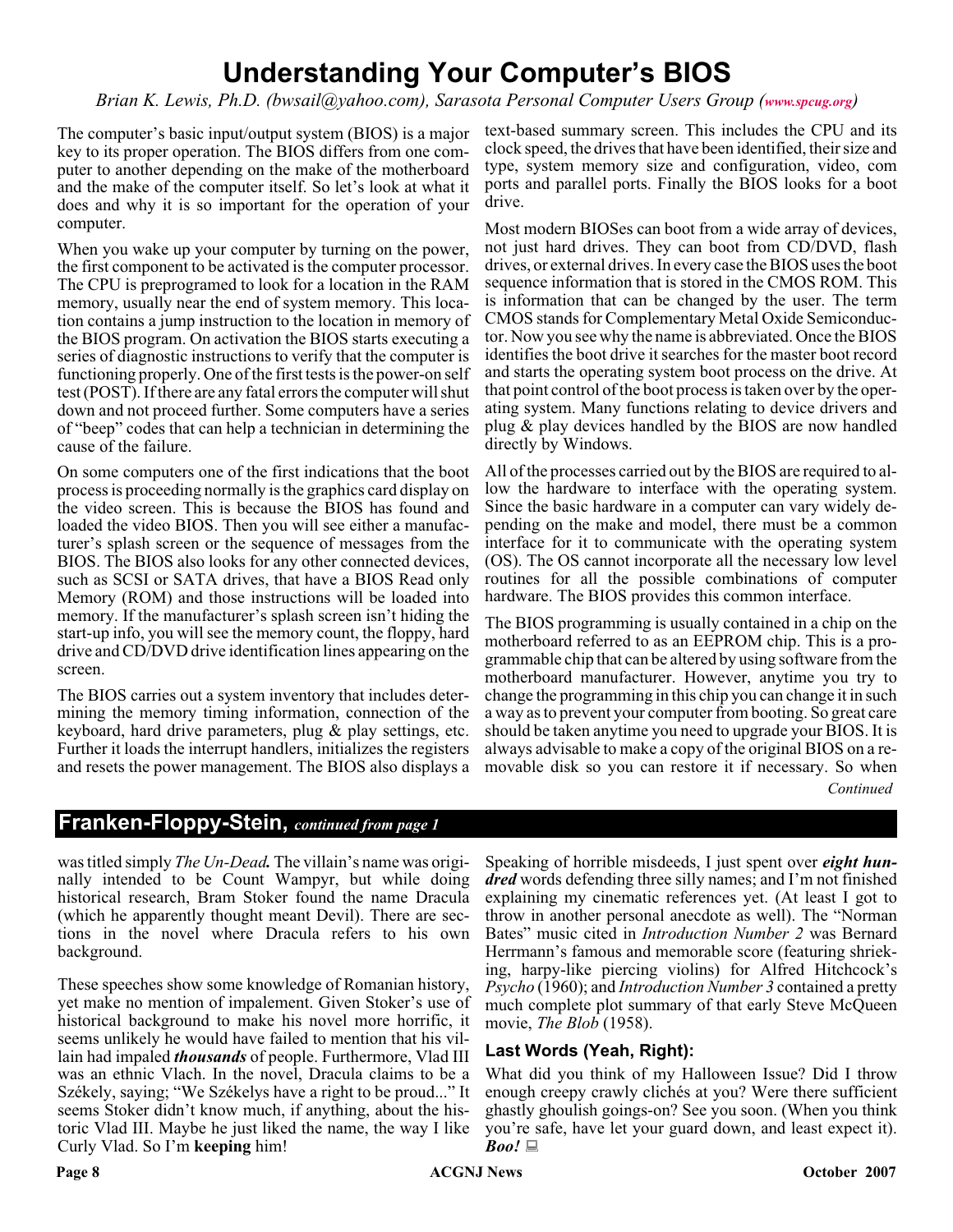# **Understanding Your Computer's BIOS**, *continued*

should you need to upgrade your BIOS? In some cases manufacturers will make BIOS upgrades available which will allow you to upgrade your CPU with a newer version. Or they make a change to allow the BIOS to recognize faster system memory or more memory. You must always ensure that the BIOS upgrade you plan on installing is specific for your motherboard. So you need to know the manufacturer and the motherboard model. Just remember, a mistake may make your computer unusable, requiring a major repair such as replacing the motherboard. Unless, of course, you made a backup of the original BIOS.

The CMOS portion of the BIOS is also very important to the proper function of your computer. The settings in the CMOS are retained by use of a low-voltage battery on the motherboard. In some few modern motherboards you can no longer find the battery. That's because it is integrated into another chip and is non-replaceable. Although the battery may have a long life span (more than five years), some computers are still going strong after ten years. Some motherboards may use nonvolatile RAM that doesn't require a battery to keep the information safe. In this case the battery, if one is present, is used only for the real-time clock. So when the battery fails, the computer can still boot.

In order to change any of the CMOS settings you have to use a key stoke, or series of key strokes, during the early part of the boot-up process. The most common keystroke is that of the AMI BIOS that uses just the DEL key to access the setup program. However, some manufacturers use other specific keystrokes and may even vary the combination from one model to another. So it is advisable that you check your owner's manual for specific instructions on how to access the setup program in your computer. This setup may be called the BIOS setup, the CMOS setup or some combination of these terms.

The setup program allows you to change some parameters related to the operation of your computer. Generally you can set the system time and date in the CMOS. As mentioned earlier, you can change the boot sequence in the CMOS to select the order in which the BIOS will look for a bootable drive. The CMOS setup allows you to specify how fast your computer reads from memory, whether or not your CPU's cache is enabled or disabled and how fast your PCI bus communicates with its adapter cards. In the advanced settings, you can modify other parameters such as power management, USB settings, and enable or disable I/O ports. You may also be able to set the computer to turn on in response to an incoming call on a modem or a request via a local network. In some motherboards the CMOS settings allow you to "overclock" your system. This means that you can set your CPU and/or system memory to operate at a frequency higher than the standard manufacturers' values. Unless used with great care, changing these values can destabilize the computer operation. The settings in the CMOS will vary depending on the computer manufacturer and the make of the BIOS. Some manufacturers make their own BIOS chips while others purchase them from companies such as AMI, Phoenix or WinBond. Reading your

user manual or motherboard manual will give you a better idea of just what is included in your setup program.

The setup program uses a "CMOS checksum" as an error-detecting code. Each time you change the BIOS settings, the checksum is generated by adding all the bytes in the CMOS memory and then storing the lowest byte of the sum. Then, each time the system is booted, the system recomputes the checksum and compares it with the stored value. If they are different, then the system knows that the CMOS has been corrupted somehow and will warn you with an error, typically something like "CMOS Checksum Error". Then you need to enter the setup program and check the settings. Usually, once you save the settings and exit setup, the computer will boot normally.

Most of the preceding information applies when you first start the computer after it has been off for a time. This is called a "cold boot". If you restart your computer from Windows using the "restart" selection, or the "three-finger salute" (CTRL-ALT-Del), or the "reset" button, then this is a "warm boot". Then most of the POST is omitted and the BIOS reloads interrupts, device drivers, checks the CMOS and loads the peripheral BIOSes. Then the memory, drives and summary are displayed on the video screen.

As I hope you now realize, the BIOS and its associated CMOS are essential for the operation of your computer. Always be cautious in making changes in the setup or in updating your BIOS. That way you can ensure continued operation of your system.

There is another thing I should mention. Use of the BIOS originated with the IBM AT some twenty-five years ago. As computer technology has changed radically in this time span, there is a move afoot to replace the BIOS with what is referred to as "UEFI" or Unified Extensible Firmware Interface. The specifications for this interface were first published in October 2006 and revised in January 2007. The statement of purpose from the UEFI organization is as follows: "The Unified Extensible Firmware Interface (UEFI) specification defines a new model for the interface between operating systems and platform firmware. The interface consists of data tables that contain platform-related information, plus boot and runtime service calls that are available to the operating system and its loader. Together, these provide a standard environment for booting an operating system and running pre-boot applications."

Currently the companies involved are working on producing motherboards using the UEFI firmware in place of the BIOS. However, there is also some consideration that some users may need to have both a BIOS and the UEFI firmware. Since this process is still in flux, keep tuned for future developments.

*Dr. Lewis is a former university & medical school professor. He has been working with personal computers for more than thirty years. He can be reached via e-mail at bwsail@yahoo.com. This article has been provided to APCUG by the author solely for publication by APCUG member groups. All other uses require the permission of the author (see e-mail address above).*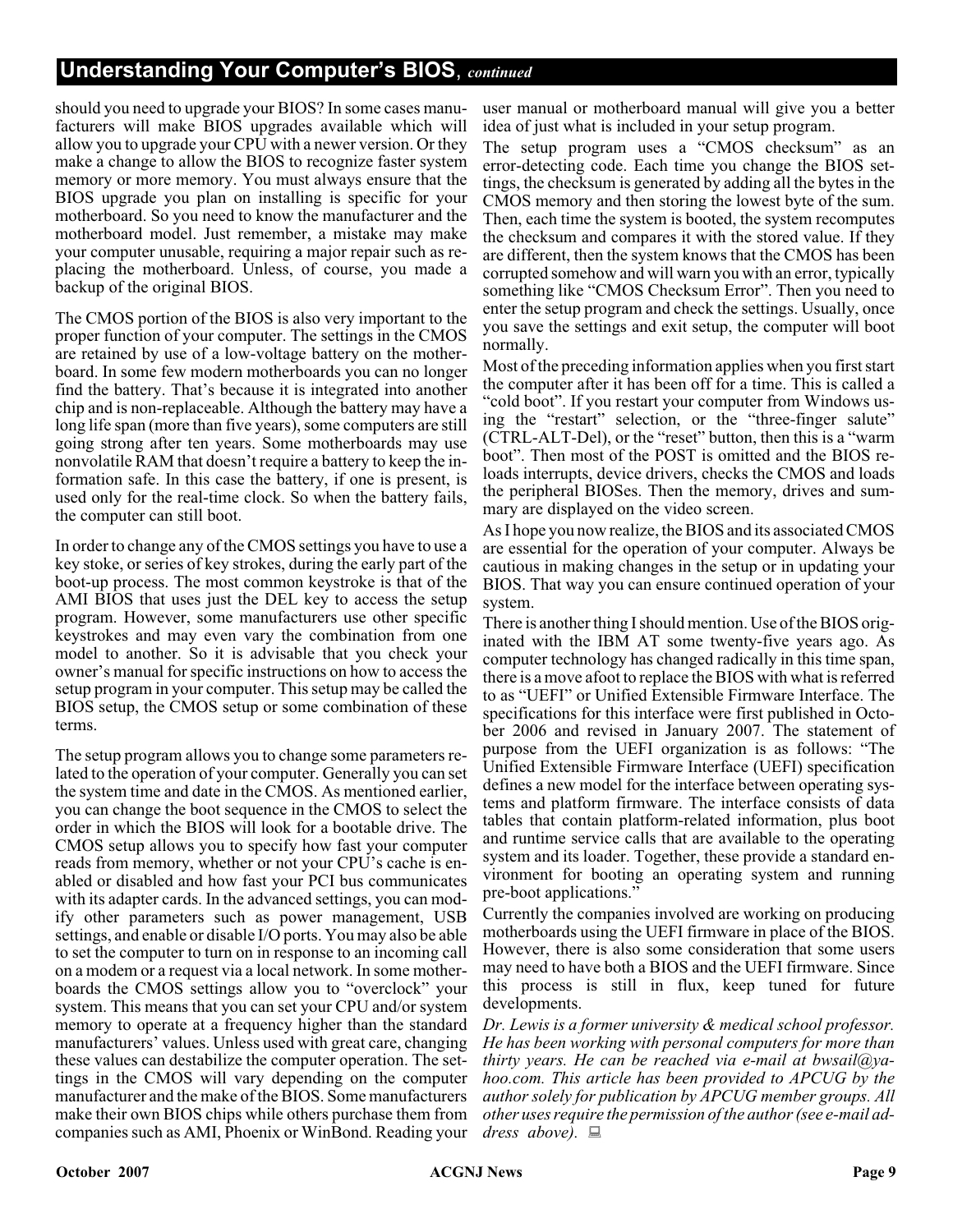# **Would You Sign This Contract?**

*Rob Rice (articles@isp.com), Computer Club of Oklahoma City ([www.ccokc.org](http://www.ccokc.org))*

Ok, here's the deal; I offer you a big, 56-inch, shiny new Filch Plasma Screen TV and I will sell it to you if you will agree to have a camera installed in your home so I may watch you watching the new television. Sound fair? You also agree that should you disable or inhibit the free operation of the camera in any way, you forfeit the television and your money. Neither am I responsible for any damages to your home from the equipment or its use nor do I guaranty privacy or even that the television will work.

Would you sign such a contract? Many of us, in a sense, have already agreed to something like the above scenario when we clicked on the End User License Agreement (EULA), the contract that accompanies most software these days.

It pretty much goes without saying that most of us do not read EULAs. They are often long, dry, and hard to understand documents written in a very small type face and crammed in a tiny window. Even if there is something bad in it, what are the chances it will have any real affect? After all "I'm one among millions".

We may often think of ourselves as just one among many cattle feeding in the pasture, so "The chances of lightening striking me are remote". But lightening did hit hundreds of folks in the form of a Recording Industry Association of America (RIAA) lawsuit. Hundreds of persons have been sued for allegedly downloading music illegally. For example, RIAA filed a lawsuit against 12-year-old Brianna LaHara, whose mom had paid a \$29.99 service charge to KaZaA for the company's music service, said Brianna, "I got really scared. My stomach is all turning," "I thought it was OK to

download music because my mom paid a service fee for it. Out of all people, why did they pick me?" (1)

But what we have learned since Brianna's case came to light is that many intellectual property owners are using eavesdropping techniques to monitor end user compliance. Whether it's intercepting data traffic over an Internet connection or placing spyware on your computer the name of the game seems to be intimidation through litigation. Of course heavy-handed tactics do tend to produce mistakes and bad public feeling, such as RIAA's disastrous lawsuit where they sued a deceased great-grandmother who reportedly had never owned a computer. (2)

But what is interesting is that software that tends to operate in a dubious manner will typically tell you up front, or give you some hints in its EULA. Take for example this classic EULA that was analyzed by Benjamin Edelman back in 2004, he is an assistant professor at the Harvard Business School and a member of the Massachusetts Bar. It is Gator, an advertising pop-up software that often came embedded in weather monitors, organizers and clock synchronizers, (The company changed its name to Claria Corporation. GAIN stands for Gator Advertising Information Network) The EULA, with over 5,900 words of text, informed the user that:

"You agree that you will not use, or encourage others to use, any unauthorized means for the removal of the GAIN AdServer, or any GAIN-Supported Software from a computer."

That includes removing it with Adaware or SpyBot, which listed it as spyware.

Advertising Rates

*Continued*

# **Back Issues Needed**

The editor is attempting to build a CD containing all issues of ACGNJ News in pdf format, but our collection is incomplete. We're hoping some faithful reader has been hoarding them and will be willing to lend them to us just long enough to scan them. We promise to return them quickly. Thanks Joseph Gaffney, who loaned his collection for scanning. Below is a list of what we still need.

1985: June, July, August, September

1984: August

1976: January, February, March, April (pamphlet-size booklets)

1975: All issues except #1 (June). These are also pamphlet-size booklets.

If you can supply any of these missing issues (or scanned images or good clear copies), please contact the Editor by email (*[bdegroot@ptd.net](mailto:bdegroot@ptd.net)*). Those who supply missing issues will receive a free copy of the resulting CD as our thanks for your help.  $\Box$ 

| <b>Auverusing Rates</b>                              |                                    |       |                                                                            |
|------------------------------------------------------|------------------------------------|-------|----------------------------------------------------------------------------|
|                                                      | Rates                              |       | Specifications                                                             |
| Full page                                            | $7" \times 10"$                    | \$150 | Published monthly except July and<br>August                                |
| $2/3$ page                                           | $4\frac{1}{2} \times 10$           | 115   | Closing date: 1st of preceding<br>month. Ex: Apr 1 for May                 |
| $1/2$ page                                           | 7 x 5<br>$3\frac{1}{2} \times 10$  | 85    | Black & white only on white un-<br>coated offset stock                     |
|                                                      |                                    |       | Non-bleed                                                                  |
| $1/3$ page                                           | $2\frac{1}{4} \times 10$           | 57    | Printed by sheet fed offset                                                |
|                                                      | $4\frac{1}{2} \times 7\frac{1}{4}$ |       | Halftone screen: 120                                                       |
| $1/4$ page                                           | $3\frac{1}{4} \times 5$            | 50    | Negatives rightreading, emulsion<br>side down.                             |
|                                                      | $2\frac{1}{4} \times 7$            |       | Halftones/photos \$10 extra                                                |
| $1/6$ page                                           | $2\frac{1}{4} \times 5$            | 35    | Ads must be camera ready                                                   |
|                                                      | $4\frac{1}{2} \times 2\frac{1}{2}$ |       | Send check with copy, payable to<br><b>ACGNJ</b> Inc.                      |
| $1/8$ page                                           | $3\frac{1}{4} \times 2\frac{1}{2}$ | 30    | Material should be sent to ACGNJ,<br>PO Box 135, Scotch Plains NJ<br>07076 |
| Business card                                        |                                    | 25    | For further information contact                                            |
| 10% discount for 3 or more<br>consecutive insertions |                                    |       | Frank Warren, (908) 756-1681,<br>kb4cvc@webwarren.com.                     |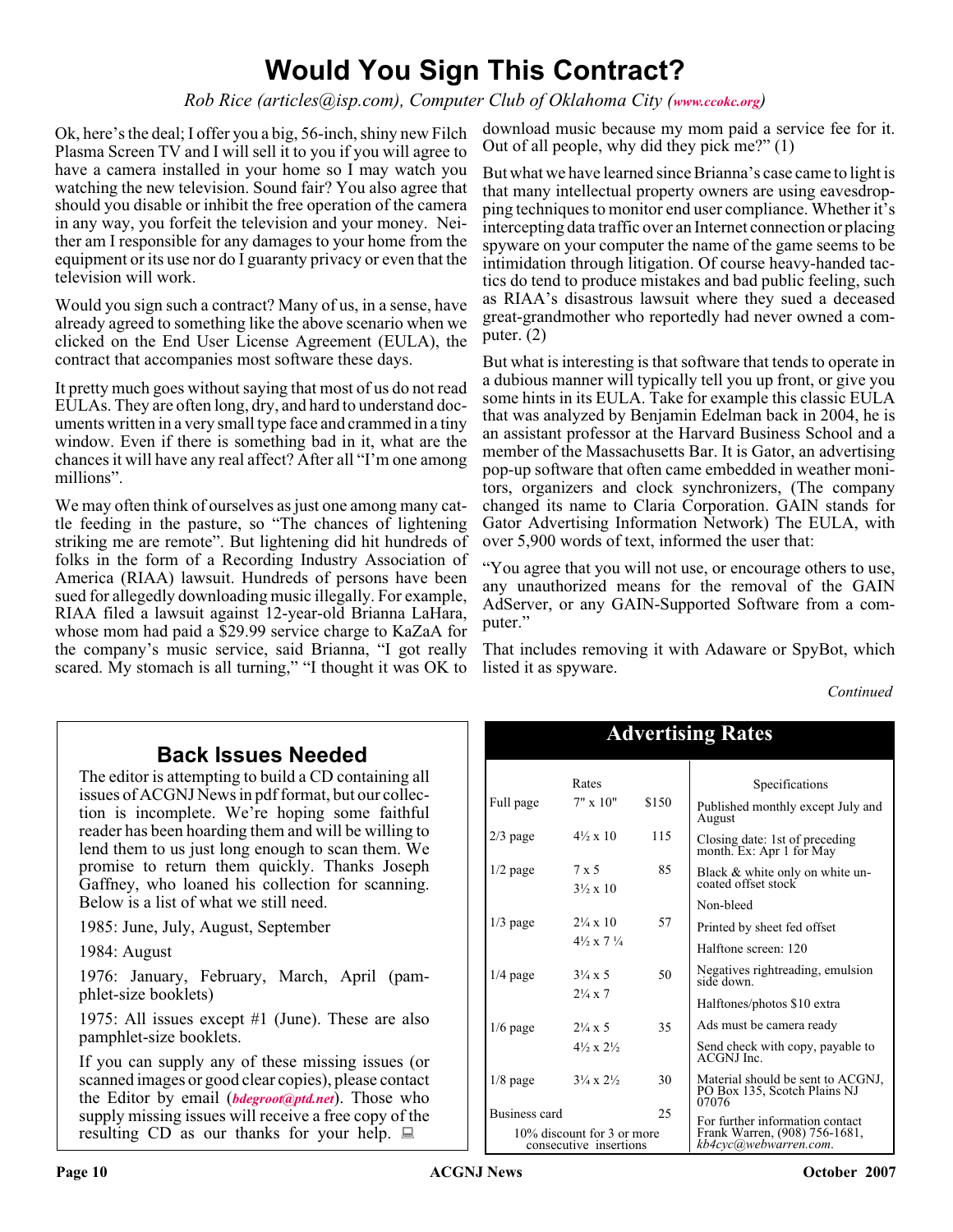# **Would You Sign This Contract?,** *continued*

"Any use of a packet sniffer or other device to intercept or access communications between GP and the GAIN AdServer is strictly prohibited." Meaning you cannot monitor what it is doing while it is on your computer!

Mr. Edelman's website is a very good resource for the wary and worth a look, (*[www.benedelman.org/news/112904-1.html](http://www.benedelman.org/news/112904-1.html)*).

Sony has faced some embarrassing headlines as of late with their music CD's EULA and rightly so. Take for example these observations by the Electronic Frontier Foundation regarding the contents of the Sony EULA:

If you file for bankruptcy, you have to delete all the music on your computer.

The EULA says Sony-BMG will never be liable to you for more than \$5.00.

If your house gets burgled, you have to delete all your music from your laptop when you get home. That's because the EULA says that your rights to any copies terminate as soon as you no longer possess the original CD.

You must install any and all updates, or else lose the music on your computer. The EULA immediately terminates if you fail to install any update. No more holding out on those hobble-ware downgrades masquerading as updates.

If you move out of the country, you have to delete all your music. The EULA specifically forbids "export" outside the country where you reside. (3)

Most EULAs that I have read place all of the burden and financial responsibility upon you. You pay the money, you take the risk, and you take the liability. The software company decides everything in its favor and takes no responsibility what-so-ever even for the software doing what it claims to do! It would seem that you in effect given up your legal rights in exchange to use a piece of software.

Ok, so you read the license agreement but the mind numbing experience had you re-reading the same sentence over and over and by the time you were done you felt like the first documented case of someone having actually died from boredom. What is worse, you still don't know what it said! But cheer up, there is help available. For example, The Electronic Frontier Foundation has a helpful article titled, "Dangerous Terms a User's Guide to EULAs" by Annalee Newitz. (4) It describes some of the more dubious terms found in some EULAs and what to look out for. Such as:

1."Do not criticize this product publicly."

2."Using this product means you will be monitored."

3."Do not reverse-engineer this product."

4."Do not use this product with other vendor's products."

5."By signing this contract, you also agree to every change in future versions of it. Oh yes, and EULAs are subject to change without notice."

6."We are not responsible if this product messes up your computer."

You can also use some of the EULA analyzers that are available. While they are not a substitute for carefully reading a user agreement they can be very helpful by flagging suspect sentences, especially when you have an insanely long contract such as the over 32,000 words found at the Central Pacific Railroad Photographic History Museum's web site. Figuring this would bring any EULA analyzer to its knees, I put it through the Spyware Guide's on-line EULA Analyzer. It performed beautifully and flagged areas that the Analyzer thought suspicious, including:

You agree to pay us three thousand dollars per unsolicited e-mail sent, or prohibited comment posted to the CPRR Discussion Group, or telephone call and fifteen thousand dollars per e-mail address added to your commercial mailing list in violation of the foregoing, plus damages. The CPRR Museum participates in Project Honey Pot which allows us to track and help catch spammers who harvest e-mail addresses from our web pages.

One analyzer that I have been using for several months now is the EULAlyzer by Javacool Software LLC, who also publish SpywareBlaster. This is an application that is very simple to use, just click analyze and then drag the application's pointer over the EULA and automatically copies it into the program. Click the "Analyze" button and it gives you its assessment almost instantaneously.

The EULAlyzer personal is free for educational and personal use and a Pro version with added features is also available.

If you are still not convinced of the importance of reading the EULA, you might consider this; the folks over at PC Pitstop (*<http://pcpitstop.com>*) decided to see just how many people read the agreement. In their EULA they actually offered monetary compensation for reading the document! It stated:

**Special Consideration**: A special consideration which may include financial compensation will be awarded to a limited number of authorize licensees to read this section of the license agreement and contact PC Pitstop at consideration@pcpitstop.com. This offer may be withdrawn at any time.

Unfortunately it took four months before anyone collected. Doug Heckman was the first person to email them in 3000 downloads! For his efforts PC Pitstop gave him \$1000. So there you have it, incentive to read the license agreement!

Reading EULAs can actually be quite an interesting experience. Read enough of them and you quickly learn how bold some companies have become in trying to thwart trade laws. But don't take my word for it, take a look at some of the Microsoft, Google, or as the hardware industry attempts to apply the same yoke on its customers, Lexmark EULAs and see what they have to say, you may be amazed!

(1)Fox News, *[12-Year-Old Sued for Music Downloading](http://www.foxnews.com/story/0,2933,96797,00.html)*

(2)BetaNews, *[RIAA Sues Deceased Grandmother](http://www.betanews.com/article/RIAA_Sues_Deceased_Grandmother/1107532260)*

(3)Electronic Frontier Foundation, *[Now the Legalese Rootkit:](http://www.eff.org/deeplinks/archives/004145.php) Sony-BMG's EULA*

(4)Electronic Frontier Foundation, "Dangerous Terms A User's Guide to EULAs" *<http://www.eff.org/wp/eula.php>*

(5)Spyware Guide's on-line EULA Analyzer, *<http://www.spywareguide.com/analyze/analyzer.php>*

(6)EULAlyzer, *<http://www.javacoolsoftware.com/index.html>*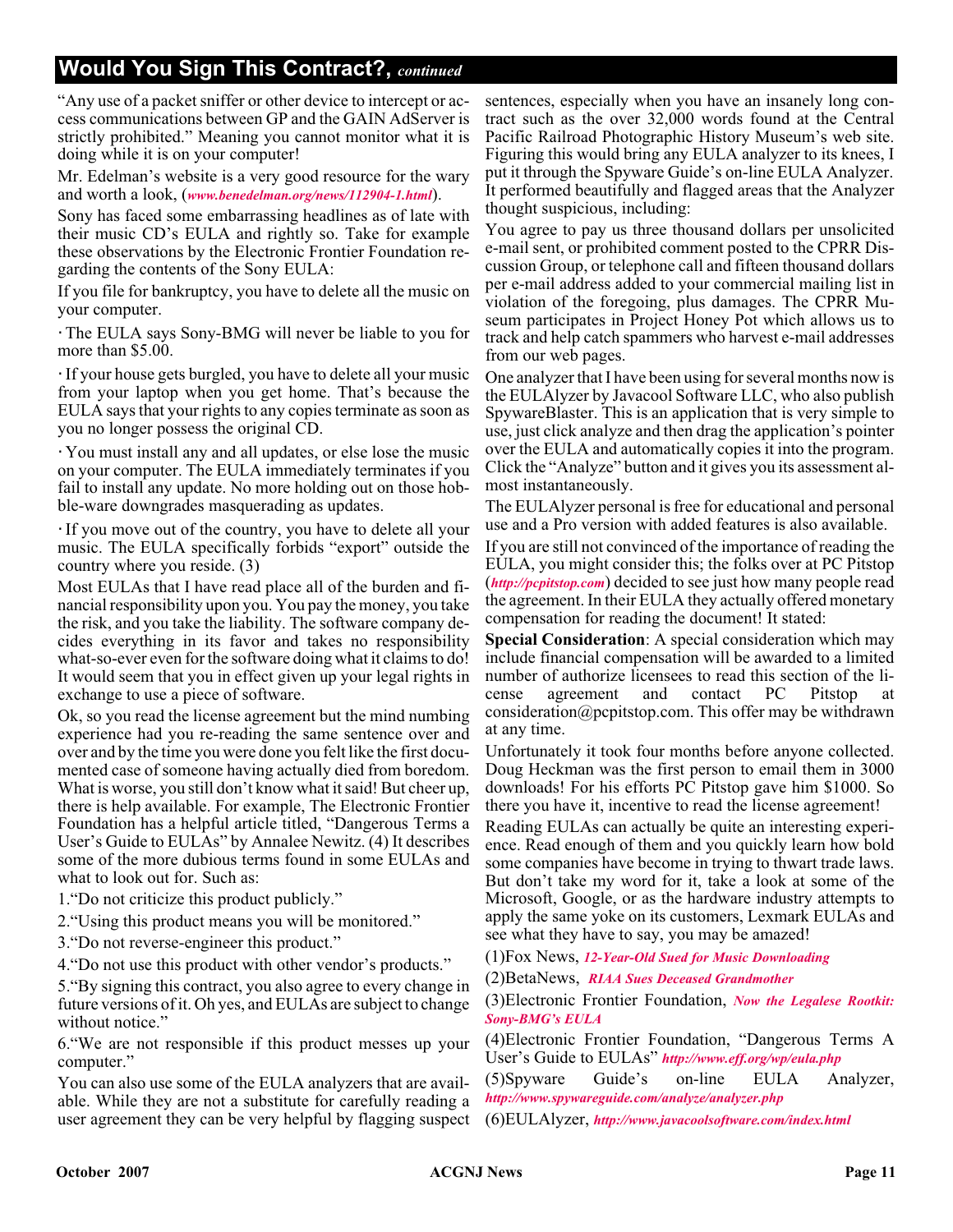# **From The DealsGuy**

*Bob (The Cheapskate) Click (bobclick@mindspring.com), Greater Orlando Computer Users Group*

#### **\*Feedback**

I heard from several readers who said they have been successfully traveling with only a "special" flash drive for some time. I hadn't seen a review on this, or read about it as a meeting presentation last year if they were available. I read a lot, especially the UG newsletters I get. I only learned about the USB U3 drives last spring when I purchased a San Disk Flash Drive that I thought was a bargain. When I plugged it into the USB port just to take a look, I thought it was installing something on my HD. I was upset and wanted to know what was going on without my permission. Then I read the enclosed folder about the software preinstalled on that "U3" drive, and other software available on their Web site for it. I was confused and tried unsuccessfully to learn more about it. Around the first of the year was the first I read a review, but without understanding it, I was still confused. Last month I included the article about that topic because I know I'm not the only person behind on new technology knowledge.

#### **\*Lets Look At The Pluses!**

I reviewed Microsoft Money a few years ago and started actually using it when my favorite money program, "Managing Your Money," turned to providing software for banks. I have differences with some Microsoft policies, such as Genuine Advantage, and their product activation process, but when it comes to MS Money; that tech support is the best in the business. Each version I have used came with three years of support via an 800 number. They try hard to answer your questions and do not speak broken English. So far, I've talked to tech support in Newfoundland three times, and they have resolved my questions, followed by an e-mail thanking me for using MS Money and saying that if the issue was still not resolved, they are there to clear it up. The phone waiting time has never been long. What a great value for a product that costs so little. There are things I would like to see improved; such as when I back it up before closing the program, it doesn't limit the number of backups on my external USB flash drive, but that's a minor problem.

#### **\*Emergency ID And Medical Information**

What if you were traveling and became involved in an accident leaving you incapacitated! How would an ambulance medic and ER facility know how to correctly treat you if your medical condition was special, or you had preferences? In my case, I'm diabetic and now take Coumadin (blood thinner) so

it would be important for the medic to know that. Identification Devices L.L.C. offers a compact USB Flash drive to hold vital information that could help a medic make the right decisions. Wear it around your neck, or even put it on your key chain so a medic can see it (the Medical logo is on one side) when examining you, they can then plug it into the USB port on their laptop. Instantly, it gives the default choice to open your information screen. That instantly brings to their computer screen a form with your necessary medical and other information, along with your picture. You simply type in all the necessary information yourself, no complicated instruction to follow, just fill in the labeled blanks.

The company sent me one to try and I was impressed with how easy it was to use and type in the necessary data. The data includes your personal information with emergency phone numbers for whomever you designate, and your doctors, drugs, important medical warnings (if necessary), your insurance companies and also your attorney information. There is a spot for your picture in the upper corner, and even a way to load PDF files for important documents such as a living will, power of attorney, your own personal instructions and other important documents if you want them there. I was impressed that most of the blanks in the form could be expanded to a larger space by double-clicking them to insert additional information, such as additional doctors, medications and other vital information. It can be password protected if you desire, but I wouldn't want that. The MSRP is  $$24.95 + $4.95 S & H.$ 

They are offering DealsGuy readers a \$2.50 discount, but only if you call 1-866-955-0535 to order and mention the DealsGuy column. Larger orders can get a better discount. Ignoring the discount, you can order it on their Web site *<http://www.identificationdevices.net>* using your credit card. I think this product is a great value.

#### **\*Be Aware**

If you are interested in either of the products below, be sure to do your homework and check their Web site for further information because I edited a lot of information out of them to make them fit. I have not tried either product.

\*Hope My Wife Doesn't Use This Remote Control Stuff On Me!

Anyplace Control Software released version 4.0 of Anyplace Control, an acknowledged remote monitoring solution. The new version extends the frontiers of remote control and now

*Continued*

# **Would You Sign This Contract?,** *continued*

This article's reference to the Electronic Frontier Foundation should not be construed as an endorsement of the organization by the author. Rob Rice is a computer specialist living in Anchorage Alaska and a member of the Computer Club of Oklahoma City. Rob can be contacted at articles $\omega$ isp.com.

*<http://www.spywareguide.com/analyze/analyzer.php>*

*<http://www.javacoolsoftware.com/index.html> <http://www.benedelman.org/news/112904-1.html>*

#### *<http://www.eff.org/wp/eula.php>*

*This article has been provided to APCUG by the author solely for publication by APCUG member groups. All other uses require the permission of the author (see e-mail address above).*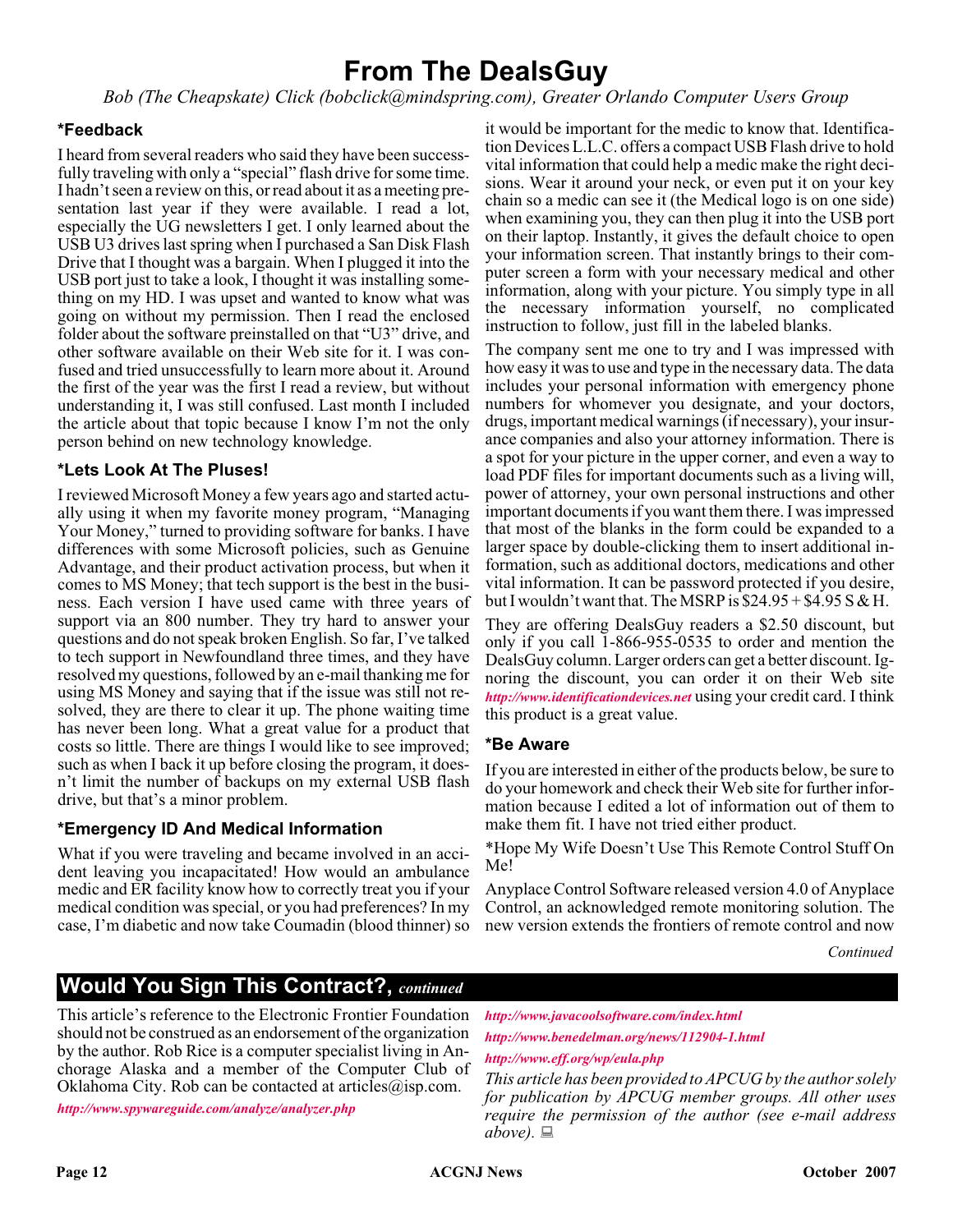# **10 Steps to Safe Computing**

*by Sandy Berger (sberger@compukiss.com), compuKISS.com ([www.compukiss.com](http://www.compukiss.com))*

Unfortunately you must be proactive to protect yourself from today's bad guys. Here is my down and dirty list for PC users.

1.**Install a good anti-virus program** and make sure that it is updated regularly. While most of today's programs update automatically, you should check occasionally to make sure they are working properly.

2. **Don't open email attachments** even if they are from someone you know. Open only if you are expecting them, you know the person sending them, and you know what the attachments contain.

3.**Don't fall for phishing schemes** or other email where they try to get you to confirm or retype your personal information.

4.**Update your operating system regularly**. In Windows and Mac OS X you can turn on automatic updates, but you also need to download and install the updates as soon as possible. Often the bad guys take advantage of new operating system holes as soon as they are discovered. Companies like Microsoft, Apple, and others find a way to plug the whole and issue an update. If you wait a week or two to install the updates, you are giving the hackers and spammers time to attack your computer.

5.**Be careful about the websites you visit**. Don't visit porn sites or other suspicious websites. Don't download software from any website unless you are sure it is safe.

6.**Use a firewall**. As I stated in a previous column, a hardware router is a very good unobtrusive firewall. If you don't have a router, turn on the firewall that comes with Windows. The Vista firewall is pretty good, and the XP firewall is better than nothing. If you are an expert user, you can use a software firewall like Zone Alarm, but for the uninitiated user, these complex software firewalls can be difficult to use.

*Continued*

# **DealsGuy,** *continued*

can bypass routers and firewalls, as well as support PCs with dynamic IPs.

Anyplace Control displays the desktop of the remote computer, letting you use your own keyboard and mouse to control it remotely. At any point in time, and to any place in the world that has Internet connection, you can monitor your PC and get data transferred to or from it. The program can be used in a LAN, and it doesn't need a Web connection. Anyplace Control can connect to multiple computers at a time. With Anyplace Control, you will get the smoothest remote connection experience along with full control over the system without an external static IP address. Another good thing is that the program can automatically bypass routers and firewalls that lie between the remote computer and your machine.

You no longer need to spend time sending files via e-mail because it's easier to transfer them directly. The program can transfer any kind of data, and you can be sure that the information you send will be delivered immediately with no response delay. Home users can use the program to get access to their office computers and work from home, or check their own PC while away from home.

Anyplace Control runs under all versions of Microsoft Windows and costs \$22 (USD) for a single-user license. Licensed customers are entitled to free technical support and upgrades. More information , as well as a free trial copy is available free of charge from *[http://www.anyplace-control.com.](http://www.anyplace-control.com. )*

"I'd like to offer your group a 10% discount. Please contact me at info@anyplace-control.com and name your group to get the discount." (DealsGuy comment: take a close look at their refund policy and the discount!) Regards, Goncharuk Yuriy Chief Executive Officer, yura@anyplace-control.com

Direct download link: *[AnyplaceControlInstall.exe](http://www.anyplace-control.com/anyplace-control/data/AnyplaceControlInstall.exe)* (2.7 Mb)

**October 2007 CONS Page 13 CONS Page 13 Page 13** 

FreeDownloadManager.org announced the release of a new version of their Free Download Manager. The list of FDM features includes accelerating downloads up to 600%, resuming broken downloads, simultaneous downloading from several mirrors, http/https/ftp/bittorrent support, flash video downloads support, video conversion and more. FDM 2.5 is released under the GPL license and is now open-source software.

**\*A Freebie For Managing Your Downloads**

The new version of Free Download Manager stands out due to its expanded possibilities. Now, FDM works as an upload manager as well, making it easy to share files with other people. FDM now allows downloading files using Bittorrent protocol, as well as downloading video from video sites, such as YouTube, Google Video, MySpace videos, etc. The video can be saved in native .flv format or converted to one of more of the popular video formats.

The FDM Team has also added more flexibility to the software providing an opportunity to control FDM remotely, via the Internet. Another new feature, portable mode, will be especially appreciated by users who want to always have the program close at hand. They can easily create FDM portable version and enjoy the software on every computer without another installation.

For more information on FDM, visit the product web site: *<http://www.freedownloadmanager.org>*. Download link: *<http://www.freedownloadmanager.org/fdminst.exe>*

That's it for this month. I'll have more new product announcements on my Web site (most not offering a discount). Meet me here again next month if your editor permits. This column is written to make user group members aware of special offers or freebies I have found or arranged, and my comments should not be interpreted to encourage, or discourage, the purchase of any products, no matter how enthused I might sound. Visit my Web site at *<http://www.dealsguy.com>*.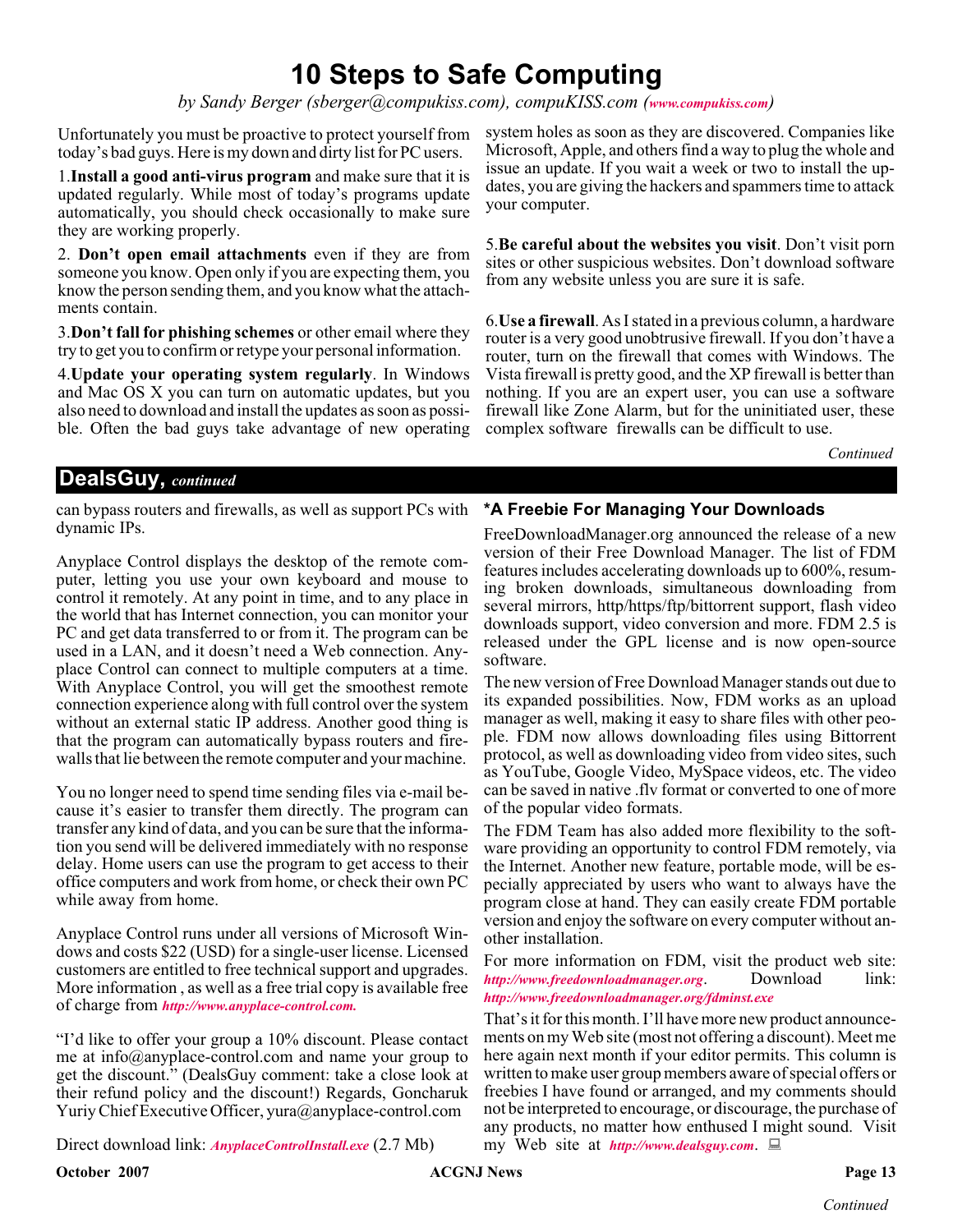# **Open Source Software – Mostly Free to Use and Modify**

*Ira Wilsker (Iwilsker@apcug.net), APCUG Director*

Wikipedia (*[http://en.wikipedia.org/wiki/Open-source\\_software](http://en.wikipedia.org/wiki/Open-source_software)*) defines Open Source Software as, "… computer software which source code is available under a license (or arrangement such as the public domain) that meets the Open source definition. This permits users to use, change, and improve the software, and to redistribute it in modified or unmodified form. It is often developed in a public, collaborative manner."

Open Source software has been around in its current context since 1998, and hundreds of titles are available for almost any computing need. As a general rule, Open Source software is free to use, modify, and redistribute as the user sees fit. For this reason it has evolved from products that only a geek could love to software that it widely used in corporate, academic, and home environments.

Some Open Source software, such as the comprehensive and free office suite, Open Office (*<http://openoffice.org>*), has in some places taken a substantial market share from its pricey commercial competitors with hundreds of millions of users. Much of the Open Source software is now in the mainstream, and is no longer in the exclusive realm of nerds.

Open Source software should be seriously considered as an alternative to commercial software. One website that lists almost 500 categorized Open Source products is online at *[mashable.com/2007/09/23/open-source](http://www.mashable.com/2007/09/23/open-source)*. This website contains a wealth of resources that are mostly free for the taking. All businesses, and many households, need some type of accounting software, and Open Source is a viable choice. Some of the

accounting programs listed provide budgeting help, personal finance assistance, point of sale (POS) applications that work with barcode readers, inventory control, and other fiscal functions.

Many businesses are now dependent on "Customer Relationship Management" software, known in the industry as CRM. About 20 CRM titles are listed on the mashable.com site listed above. Generally, these titles allow for the recording and utilizing of customer data. One product intended for charitable or religious use, is listed as "CiviCRM - The world's first downloadable constituent relationship management system; fund raising software that allows users to manage information about donors, volunteers, etc." CRM software generally allows for the creation and maintenance of mailing lists, client tracking, project management, and other customer related information.

Many of us would like the opportunity to customize what we see on our Windows desktops, and not be forced to utilize what Bill Gates provides us. Open Source obliges by providing about a dozen "Desktop Environments and Shell Replacements". Some of the functionality added to Windows by these programs includes enhancements like minimizing windows to floating icons, freeing the taskbar, controlling wallpaper and icons, real-time wallpaper effects, and other customizable functions. For those who like to tinker with Windows, these desktop environments and shell replacements can be a lot of fun to play with.

*Continued*

# **10 Steps to Safe Computing,** *continued*

7.If you are using Vista or Mac OSX, or even Linux you should **create an account for daily use that does not have administrative rights**. That way, if a piece of malware gets into your system during an average computing session, it will have restricted rights. Using an account with administrative rights, gives the malware administrative rights as well.

While this is also a good practice with Windows XP, most users, including myself, find that because of the way XP is engineered, it is almost impossible to perform average tasks unless you are logged on as an administrator. Fortunately, with the Vista operating system, you can easily perform day-to-day operations when logged in as non-Administrator.

8.Even with good habits, it can be useful to occasionally **run a good anti-spyware program** to scan and remove spyware from your computer.

9.**Shop at Secure Sites**. If you shop on the Internet, enter your personal information and credit card number only on a secure Web page. If you use Internet Explorer, a secure site will show a yellow padlock in a closed position on the toolbar at the bottom left-hand side of the screen. Netscape will show a closed darker colored padlock somewhere on the bottom toolbar. In

both browsers, a secure site will have https: rather than http: in the Web site address at the top of the page.

10.**Don't give your Social Security number** out on the Internet. Identity theft is one of the fastest growing crimes because computers and the Internet make stealing an identity from an unsuspecting victim easy. So don't be an unsuspecting victim! Your social security number is the golden key to your identity. Never keep your social security number anywhere in your computer. Never give it out over the Internet, even in a secure site. Some sites, like online banking, may require you to use your social security number as a password. Take a pass on any such site or service that makes you send your social security number over the Internet. Keep your identity secure by keeping your social security number as private as possible.

One more thing– **don't buy anything from spam or unsolicited email**. While this won't keep your computer any safer, it might help to lessen or eliminate spam. If no one bought anything from spam, it would take away the financial incentive to send spam and it would probably disappear.

*This article has been provided to APCUG by the author solely for publication by APCUG member groups. All other uses require the permission of the author (see e-mail address above).*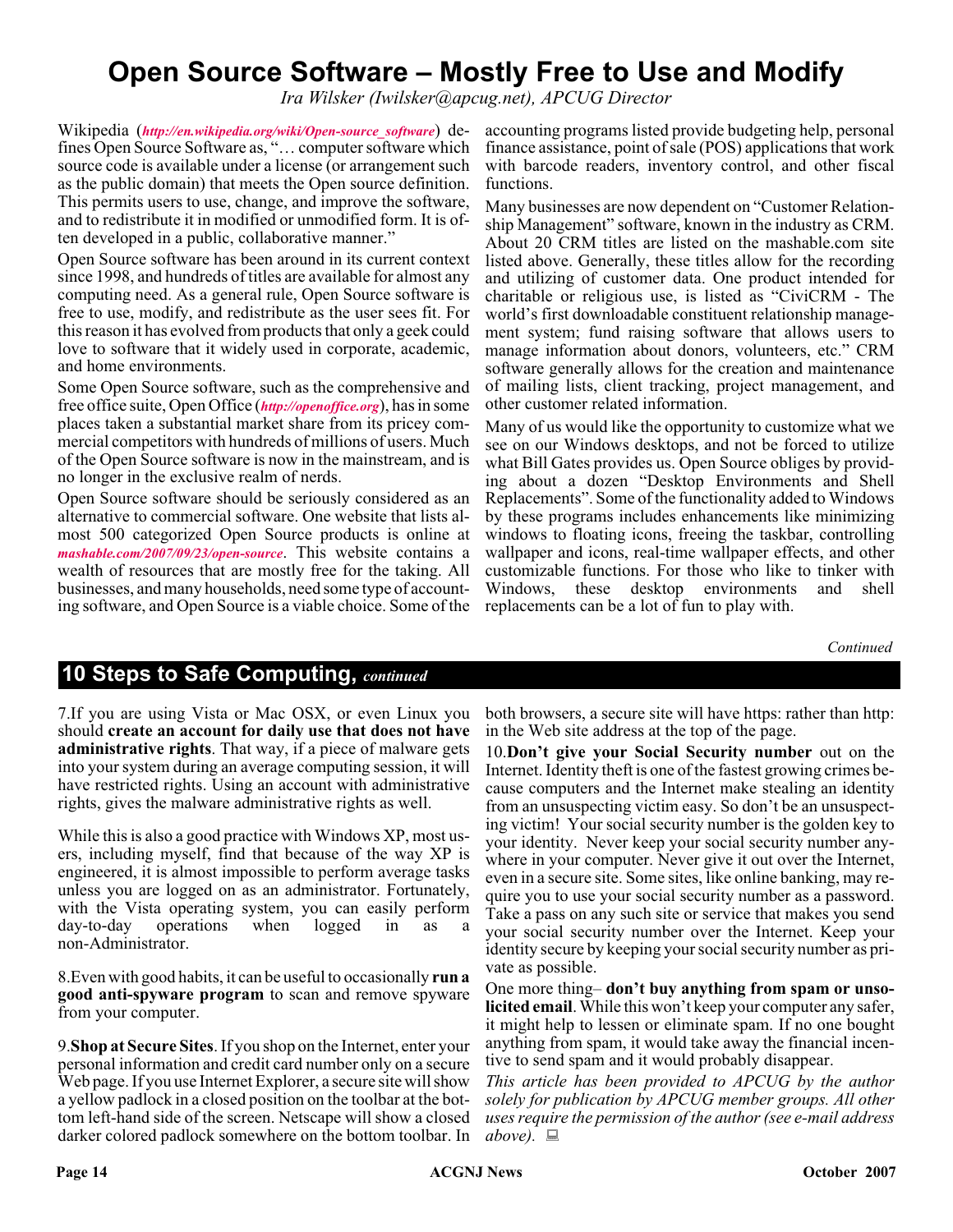# **Attack of the Clone**

#### *Mick Topping (mickt@mtopping.us), Interactive Computer Owners Network ([www.iconusersgroup.org/](http://www.iconusersgroup.org/))*

I have been dragging my feet on Vista. I really don't see much in it that I think I need. However, it is getting time for a new laptop, the hard drive on the old one is getting a little crowded, and a little busy, and slow on startup. What I really needed was a way to distract myself from how much I wanted a new LT, and maybe delay getting a new one until Vista gets a little more debugged.

Here we go—a really good deal at a local store on a laptop hard drive, I never could resist a good deal. The staff guy had a hard time finding the special. A bit of confusion on the sale circular. But finally found it. Then he says "you are not going to install that by yourself?!? We have a fine technical staff that can do that sort of thing for a small fee". I had done a similar

install before, and did not remember much of a problem, so I politely declined.

The first surprise on opening the box was, right on top, a big yellow card, with bold print: READ THIS! Q. Can I install this drive myself? A. This kit is designed for professional installation ONLY! None of the temporary storage devices, hardware, software, specialized tools, or instructions that may be needed to install this drive is included in this kit.

All right, a challenge–the only thing I love more than a good deal, is a technical challenge. I then worked about 4 hours on studying, preparing and executing stuff like partitioning, formatting, managing, drive-imaging, copying, followed by several more hours of FIXMBR, FIXBOOT C:, copying *Continued*

#### **Open Source Software,** *continued*

One computing function that almost all of us deal with on a daily basis is email. While the industry leader, Microsoft's Outlook Express is free (bundled with Internet Explorer), and its commercial big brother Outlook is commonly bundled with Microsoft Office, there are some excellent alternatives in Open Source software. One of the most popular Open Source email clients is Mozilla's Thunderbird, which is a very full featured email client with millions of users. Thunderbird can be downloaded (free) from *[www.mozilla.com/en-US/thunderbird](http://www.mozilla.com/en-US/thunderbird)*.

Thunderbird has much of the look and feel of Outlook, but provides many advanced features not available in Outlook. Thunderbird is compatible with almost all email services, and is easy and quick to configure. Thunderbird generally provides better security than Outlook, and includes some protection from phishing (identity theft) scams. Spam email is the bane of email, and Thunderbird offers active spam filtering which routes suspicious email to a junk mail folder for quick review and deletion, if desired. It is also a universal email client in that it can run on Windows, Mac OS-X, and Linux, and is currently available in over 30 languages. Thunderbird would be a great alternative for those who want to get away from Microsoft products. Thunderbird, as popular as it is, is not the only Open Source email client listed; there are about a dozen email clients listed. The selection is good, and the price can not be beat.

Another computing function that many of us partake in is ripping music, and converting it to formats that can be utilized by our portable music players. Some of us edit videos, such as the ones we take with our camcorders. The Open Source website at *[mashable.com/2007/09/23/open-source](http://www.mashable.com/2007/09/23/open-source)* lists over three dozen ripping, music editing, and video editing utilities. Formats supported by some of these Open Source utilities include MP3, MPEG, MPEG1, MPEG2, DivX, WAV and several other formats. Some of the software will edit and repair damaged audio and video files, while others allow for the conversion of DVDs to other video formats. There is an impressive selection of audio and video utilities available as Open Source, and they are worthy of consideration. Once media is available in digital formats, some means of playing it  $above$ .  $\Box$ 

may be necessary, and this website lists several dozen media players.

Another popular computing task is file sharing and "FTP" (File Transfer Protocol), and there are about three dozen free utilities listed. While some are for traditional file swapping, others allow for the remote access and synchronization of computers.

Many of us are artistic and graphically inclined, but the major commercial graphics design programs are often expensive. Open Source can come to the rescue with about 40 titles to choose from, allowing for an excellent selection. Some Open Source graphics utilities are simple photo editors, while others include 2D and 3D animation. Other Open Source utilities provide sophisticated webpage authoring tools where a novice can produce a professional appearing webpage.

Adobe's PDF (Portable Document Format) has become the de-facto standard for saving and distributing documents in "What you see is what you get" (WYSIWYG) format. While Adobe Acrobat (writer) is an expensive utility, there are about a dozen Open Source programs that can perform a similar task for free.

A lot of busy individuals need a "PIM" (Personal Information Manager) to keep track of their personal information, appointments, calendars, address books, to-do lists, and other daily mundane tasks. About a dozen "Personal Information and Task Managers" are available as Open Source, which may provide some help in controlling our often hectic lives.

There are several other categories of Open Source software listed, including project managers, reporting tools, RSS (news) feeds, system utilities, office suites, office programs, and web browsers such as Firefox. Open Source is here to stay and may be a key player in the future of software. It is definitely worthy of a serious look and consideration.

*This article has been provided to APCUG by the author solely for publication by APCUG member groups. All other uses require the permission of the author (see e-mail address*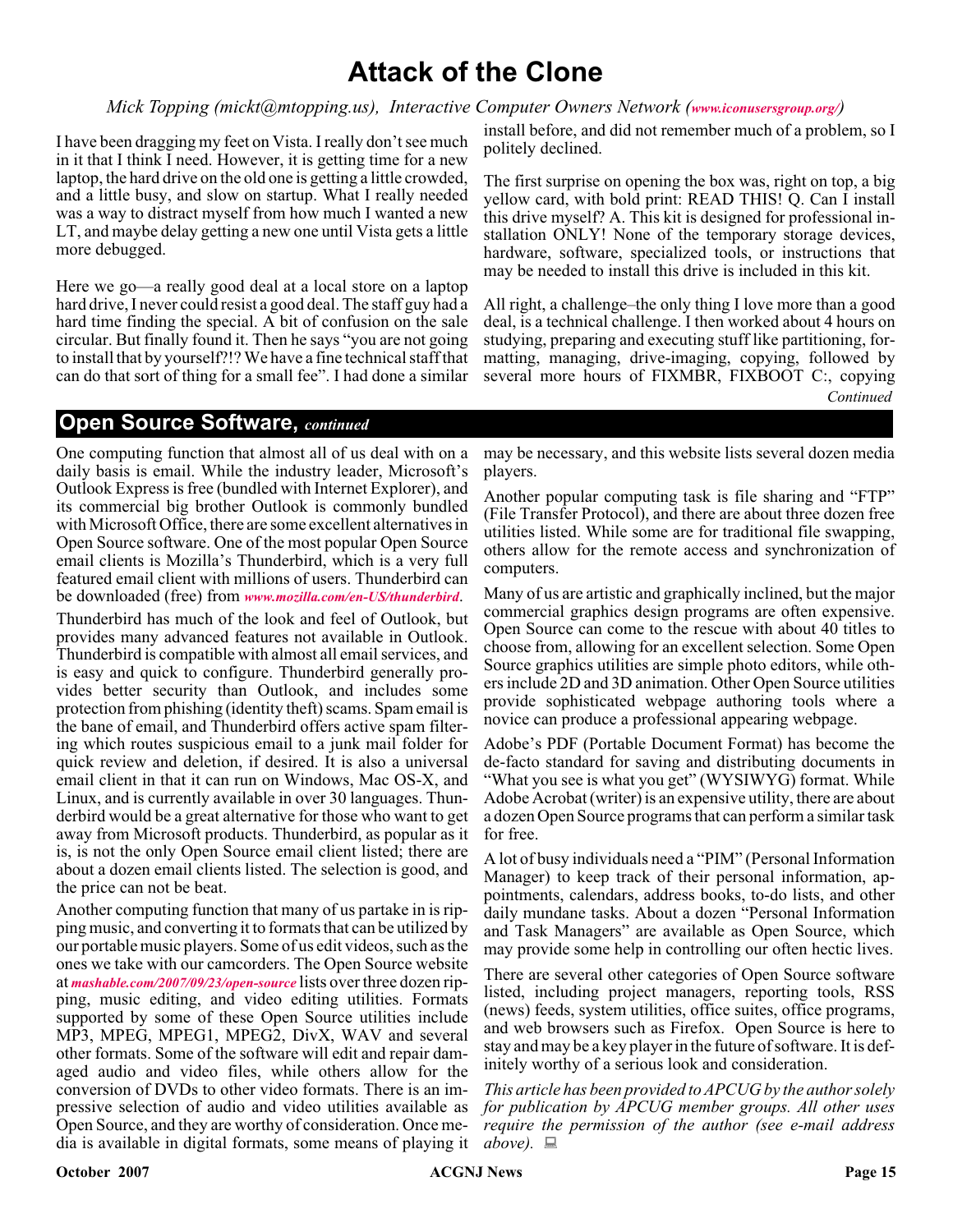# **Attack of the Clone,** *continued*

NTLDR…and generally suffering extreme frustration. Things that worked in years past seemed to no longer work. After I slept on it, I realized, there may be an easier way. This new drive is a Seagate Hard Drive, a product of the most advanced HD company on earth! (says so right on the box) They must know that they could sell more HDs if they make it easy to transfer stuff to the new HD! Off I go, to *<http://www.seagate.com/www/en-us/support/downloads/>* after a bit of poking around, I find MaxBlast 5, a Maxtor program. (Maxtor is now a Seagate subsidiary) However, MaxBlast looks really promising. It is a free download; it is a product of Acronis who makes several high quality disk cloning and data-backup products.

Now we are making progress. I download and install Maxblast 5, Maxblast has a 60 page manual on line, which I read thoroughly (OK, maybe 10 minutes) then run it. One of the choices is Bootable Media Builder. This allows the creation of a CD that is "bootable". Flash or other USB also supported — but your BIOS must support USB booting to use it. Note that Windows is **always** using the disk it is booted from, making this disk hard to copy, but by using a bootable CD it is possible to start the computer while the existing hard drive is not in use by Windows, so it can be more easily copied. Maxblast has two modes for Bootable Media Builder: The Full version, and the Safe version. The "full" version seems more appropriate for using USB devices, which I will need to use, (for externally attached USB drive) so that is what I choose. And since I wish to make a bootable CD, I choose the ISO image, which is the standard format for this capability.

About ready to make a clone of my hard drive. Since the laptop has no capability to add additional internal drives, the new drive is connected externally through a USB-IDE cable (under \$20 for a cable that will interface with 2.5 and 3.5 internal drives).



After the bootable CD is created, Power off the computer, then connect the cable to the computer, and the new drive. Put on your good glasses, and examine the large end of the cable closely. There is a set of holes that match the pins on the disk drive, and where is one pin missing on the drive, there is one hole that is plugged on the adapter. If you have an adapter for



3.5 as well as 2.5 drives, there will be one set of holes for

either type of drive. Some (about 4) of the pins will remain exposed. (no holes)

In theory, this setup should work when plugged in after the power is on, but with a weak USB power, there have been reports of the drive not spinning-up fast enough and the drive logic indicating a bad drive. Turn on power, and quickly insert the CD. If the computer boots to Windows, you can shut down and retry. Note that you may have to change the BIOS set-up to boot from the CD before the HD. BIOS setup procedures are different on every machine, but are usually accessed by hitting F2 or Delete while booting, but before Windows starts. (Check your user's manual)

The Clone Disk is the choice, and if you are happy with your existing disk setup (no partitions, or like the existing proportions) the default may be best. I was able to increase several of my partitions for some slack, and have room for a 20GB spare. After you have finished the cloning process, it is time to swap the internal hard drive with the external drive.

Remember that laptops have a battery — don't do ANY work on the inside of the laptop without first removing the battery. In fact don't do anything without reading the appropriate sections of your particular laptop's user manual. They are all a little different.

Laptop HDs are usually in a small slide-out tray, my tray was held in place by two screws. The drive is held in the tray by two more screws. If you try really hard, the removal and replace process can be extended to 10 minutes, but most folks will finish the task in about 5. Note that these screws are frequently tiny, so it is a good idea to do this work on a light-colored surface, in a well lit work area.

In addition to the screws holding the drive in place, there will likely be a small adapter that fits over the pins on the IDE drive and makes it compatible with the connector inside the laptop's tray holder. This figure shows the HD naked connector pins, on the left, and the pins with the adapter installed on the right. This adapter has the same hole pattern as the USB-IDE cable adapter. Note that there are two groups of pins, the 4 pins (on the right) separated from the larger group (on the left), and the 4-pin group is not used in this application, either for the internal drive adapter, or the USB-IDE connection.

Be careful when handling the drive to avoid static discharge. Hardwood floors and leather soled shoes are preferred over carpets and sneakers in the work area. Also, the drives should never be squeezed on their flat surface–when inserting the pins in either the USB-IDE connector, or the internal adapter, grasp the drive by the edges to avoid placing too much pressure on the flat surfaces of the drives.

The ability to easily replace a a HD is very valuable. This gives you a way to do risky experiments, such as using questionable or incompatible software, or perhaps editing the registry while minimizing the risk of having to do a total system reinstall.

*Continued* The MaxBlast program, system requirements states: At least one Seagate Technology or Maxtor disc drive, as well as several other pretty easy-to-meet requirements. I did not try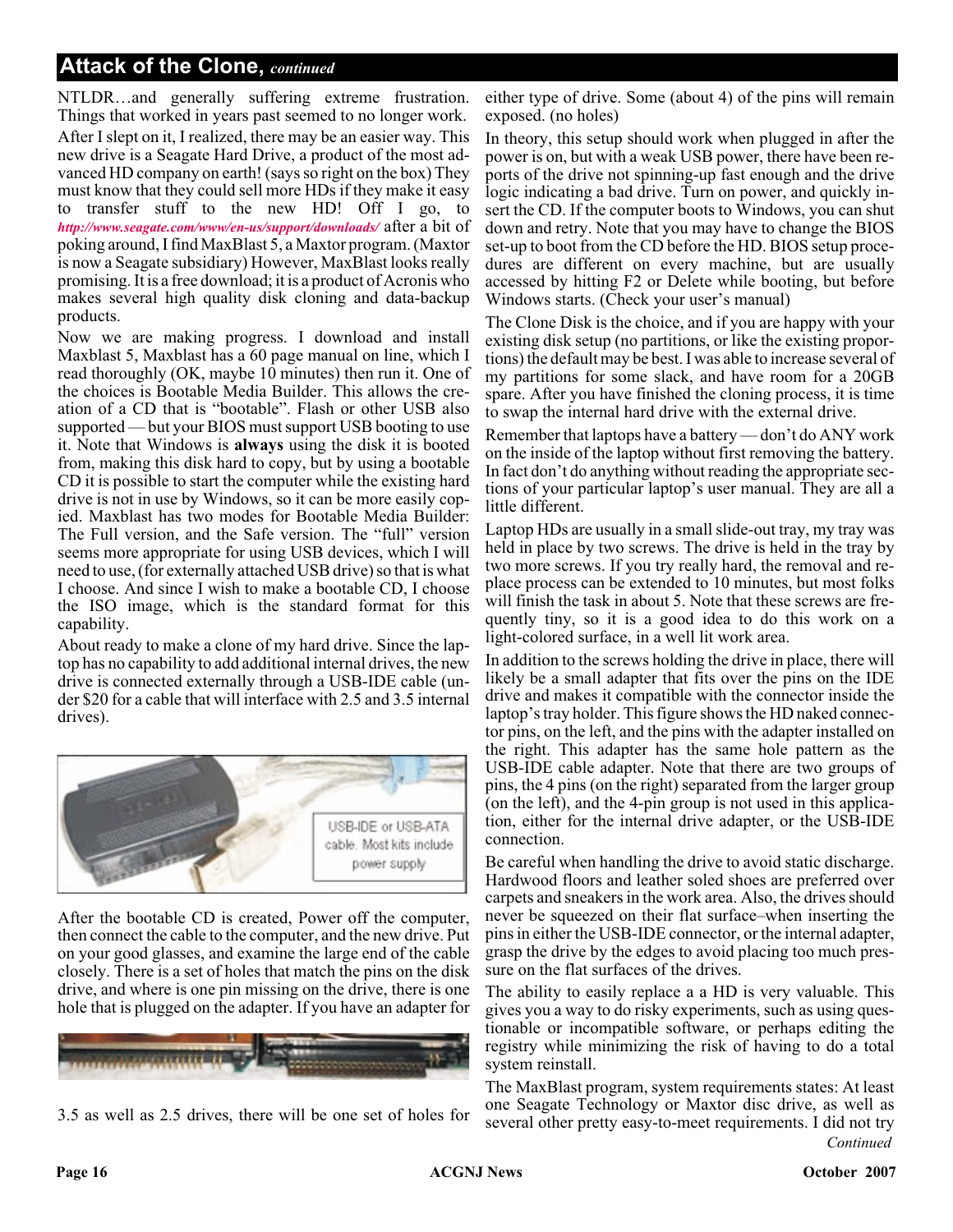# **Checkmate**

### *Berry F. Phillips (bfpdata@1access.net), Computer Club of Oklahoma City ([www.ccokc.org](http://www.ccokc.org))*

Man-vs-machine has been a theme that has intrigued the public for many ears. The Turk was a chess playing automaton that was a sensation in Europe in the 1770s. The Turk was a wooden cabinet with a chess board on top played by a life-sized mannequin dressed in Turkish style. This mysteri-

ous device could play against and often defeat human chess opponents including Napoleon Bonaparte and Benjamin Franklin.

In truth, the Turk was a clever illusion as the cabinet concealed a human chess expert who moved the Turk's arm and played the games. The Turk was created by Wolfgang von Kempleur and was not only a success in Europe but later in the United States. Eventually the Turk was no longer popular and was destroyed in a fire in Philadelphia in 1864. Edgar Allen Poe wrote a widely read 1836 essay proposing that the Turk concealed a human chess player.

The best known of the man-vs-machine devices was

the world-famous Deep Blue. Deep Blue began as a chess program named Chipset (later Deep Thought) and was created by Fenghsuing Hsu and Thomas Anantharman at Carnegie Mellon University. The creators later joined IBM Corporation which supported the development of the system.

Deep Thought was eventually renamed Deep Blue, a twist on IBM's corporation nick name, Big Blue. Deep Blue was a RS/6000 SP parallel processor with specialized microchips for chess and calculated 200 million chess moves per second. Deep Blue lost a six-game match to world chess champion, Gary Kasperov, in 1996. But in the 1997 rematch, Deep Blue made history by defeating Kasperov 3.5 games to 2.5 games.

Many in the chess world believe that Gary Kasperov is the greatest human chess player. He had never lost a game previously and was unnerved at his loss and began ascribing almost human features to the computer. While Deep Blue had access to all of Kasperov's games, Kasperov was not allowed to see

Deep Blue's previous games for study. He received \$400,000 for his loss and would have received \$700,000 if he had won. IBM retired Big Blue after the match.

Another famous chess playing computer was Deep Fritz backed by a German company ChessSise and written by two programmers, Franz Marsh and Mathias Feist. The word, deep, is a nod to IBM's Deep Blue. Deep Fritz was in the news in 2001 when a chess match ended in a 4-4 tie with Russian chess expert, Vladimir Krammick.

In 2003, the long awaited chess match between Gary Kasperov and Deep Junior, a three-time world champion computer developed by Amir Ban and Shay

Bushinksky who were both from Israel was played in New York City. The match ended in a 3.0 to 3.0 tie. Kasperov quipped to his mother, "at least I didn't lose."

Well, this subject is getting too "deep" for me. Now I don't have to worry about anymore literary "moves" since I have been officially "checkmated."

*This article has been provided to APCUG by the author solely for publication by APCUG member groups. All other uses require the permission of the author (see e-mail address above).*

*Continued*

# **Attack of the Clone,** *continued*

to see if it would work on other drive brands, and I don't know if it checks. It is a pretty nice feature though, particularly for laptops, where there is no space to add a HD, only to replace a HD.

I would personally not recommend this as a primary data backup, as it is a little tedious, and backups should be as easy as possible. So, HD replacement could be thought of as a way to upgrade the system, as well as a sort of super system-restore. If your laptop is seriously important, such as work related, for a business, get it set-up well, functioning smoothly, and then (after making a separate back-up of your data) create a clone of your hard drive, and swap it to make sure it is a good copy. Then, if the worst happens, your hard drive dies, just swap in the the original. Maybe even take the spare with you on trips, along with a little screw driver…Just don't loose it!

#### References:

*<http://www.harddriveupgrade.com/>*, *[http://www.fonerbooks.com/laptop\\_1.htm](http://www.fonerbooks.com/laptop_1.htm)*, *[http://www.seagate.com/support/maxblast/mb\\_ug.en.pdf](http://www.seagate.com/support/maxblast/mb_ug.en.pdf)*

*This article has been provided to APCUG by the author solely for publication by APCUG member groups. All other uses require the permission of the author (see e-mail address above).*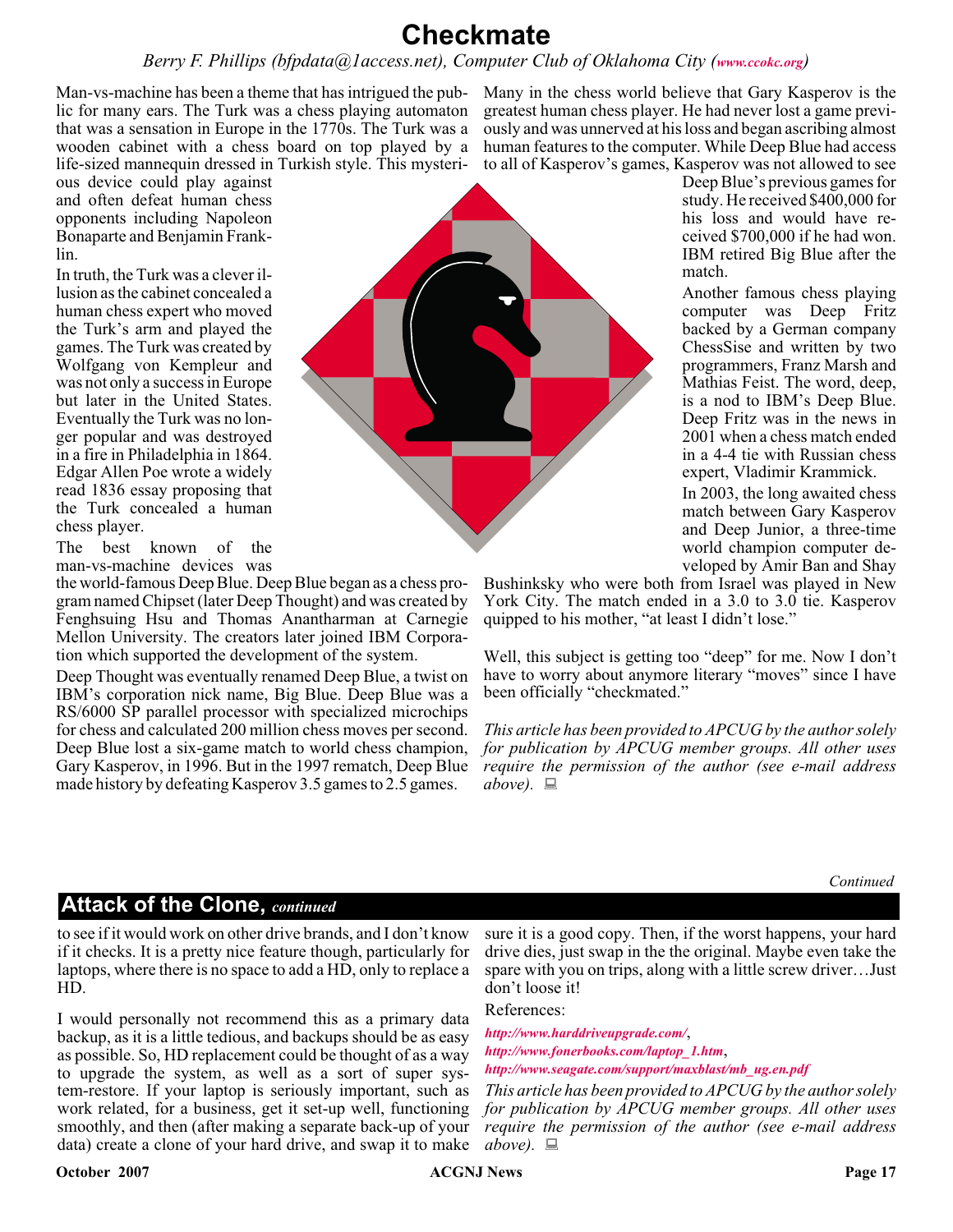# **SIG News**

### **C/C++ Programming**

*Bruce Arnold (barnold@ieee.org)*

#### *<http://home.earthlink.net/~barnold2002/Acgnj/index.html>*

This group is devoted to programming languages in general and C, C++, and C++ for Windows programming in particular. Each month a small but hopefully useful program (complete with source code) is presented for discussion.

*September:* Process Whois, a utility for processing raw text data. This program processes a website history log file. The goal is to summarize the data by counting the number of times the site is hit from each unique user based on their IP address.

The code uses the latest C++ compiler in Microsoft's Visual Studio 2005 so there are many discussion points and C++ changes. The program may also be compiled using the free C++ Express compiler.

Some of the items that discussed were Windows Programming with Microsoft Managed code, Microsoft Visual Studio 2005, Debugging, Text Processing and Storage, Internet Whois, The Windows Clipboard.

*Our next meeting October 16.*

#### **Java**

*Mike Redlich (mike@redlich.net)*

#### *<http://www.javasig.org>*

The Java Users Group covers beginner, intermediate, and advanced level Java programming. Primary focus is on developing useful/practical applets and applications, but can include related topics such as Java I/O, JavaBeans, Reflection, object-oriented programming and software design issues. Meetings are held the second Tuesday of the month starting promptly at 7:30 PM.

**September:** Getting Groovy with Java! Looking into this exciting, relatively new scripting language for the Java programming language. Tasks such as quick database access/result set retrieval and file I/O that would normally require about 40-50 lines of code with Java can be condensed into only a few lines (if not one) with Groovy. This is indeed very powerful. Groovy code can be embedded in Java code (and vice-versa) and can even be used with the Spring Framework.

*Our next meeting October 9*

# **LUNICS (Linux/Unix)**

*Andreas Meyer (lunics@acgnj.org)*

*<http//www.acgnj.org/groups/lunics.html>*

LUNICS is a group for those who share an interest in Unix and similar operating systems. While we do quite a bit with Linux, we've also been known to discuss Solaris and BSD too. We generally meet on the first Monday of the month at 8 PM at the Scotch Plains Rescue Squad. See the web page for directions and more information. *Next meeting October 1*.

#### **Web Dev**

This SIG is intended to be an open forum for all Website Development techniques and technologies, to encourage the study and development of web sites of all kinds. All languages will be considered and examined. Anyone interested please contact the Chairperson in charge. The current project is a CMS for the club. Anyone interested in starting a new project, come to the meeting and announce / explain. Provide as much detail as possible. One can also send projects to the ACGNJ Newsletter editor for inclusion in the next volume.

WebDev should be an all-encompasing development and examination forum for all issues, applications, OS, languages and systems one can use to build Websites. We currently have two Web dev languages .NET and Java as SIGs but the other langages and OS need to be investigated, examined and tested; Windows, Linux, UNIX, DEC, Vax, HP etc. Intel-PC, Motorola-MAC etc. *Our next meeting October 10.*

#### **Main Meeting**

*<http://www.acgnj.org/groups/mainmeet.html>*

*Mike Redlich (mike@redlich.net*)

*October 3*: Firefox (Any Topic) David McRitchie

*November 7*: Comparison of Excel 2007 and Word 2007 With Older Versions Paul Natanson

### **Window Pains**

*John Raff (jraff@comcast.net)*

*<http://www.acgnj.org/groups/winpains.html>*

Our intent is to provide the members with Windows oriented application discussions both Microsoft and Linux style. The presentation will be directed toward the more heavy technological level of attendee, although newbies are welcomed.

*October 17:* Creating Macros to Automate Routine Tasks in Excel and Word, Paul Natanson

*November 21*: Programming Languages Shootout, Committee  $\Box$ 

#### **Investment Software**

*Jim Cooper (jim@thecoopers.org)*

*[http://www.acgnj.org/groups/sig\\_investment.html](http://www.acgnj.org/groups/sig_investment.html)*

The Investment SIG continues with presentations on how to use analysis programs TC2000 and TCNet. Large charts are presented on our pull down screen and illustrate the application of computer scans and formulas to find stocks for profitable investments. Technical analysis determines buy points, sell points and projected moves. Technical analysis can also be used on fundamentals such as earnings, sales growth, etc.

We're no longer focusing on just Telechart -- if you are using (or interested in) Tradestation, eSignal, VectorVest -- or just in learning how to select and use charting and technical analysis, come join us !!

*Our next meeting: October 11.*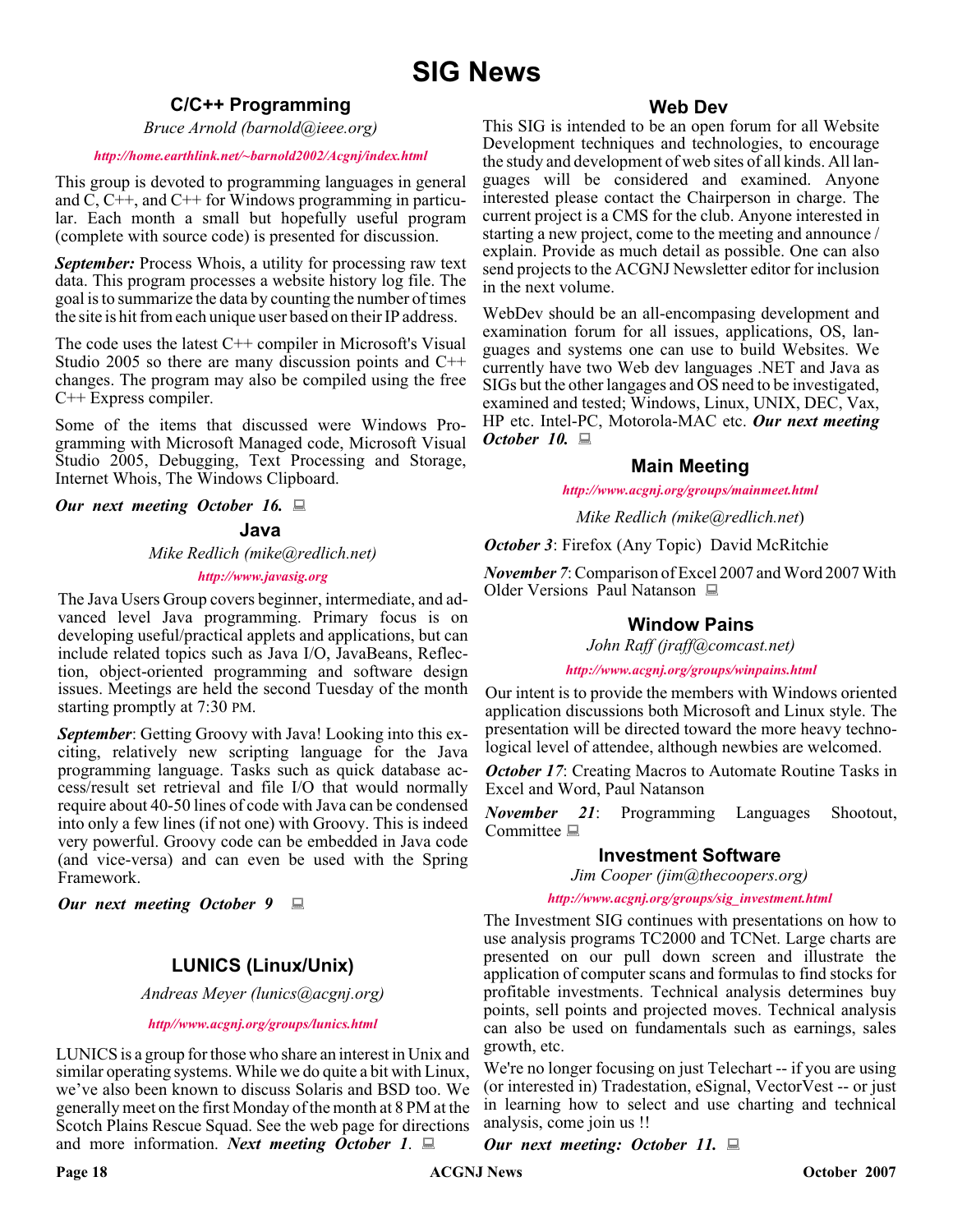# **Dufferdom - Tales from the Kingdom of the Ordinary User Faxing**

### *David D. Uffer (Daviduffer@sbcglobal.net), Chicago Computer Society (www.ccs.org)*

It may be that there are curses saved by the PC minigods for assignment to some PC users, myself among them. Not always, of course, but just often enough to keep us humble and on edge.

Let's review a part of a sea change that led us to where we are now. In August of 1981, IBM released the original IBM PC, an "Entry Level System" in IBMese. Don Estridge was an engineer of some standing in IBM and had wangled their powers to assign him a small group (14) of developers to create a personal-scale computer with substantial backing to outshine then-current machines like the Commodore. Estridge was himself fired-up on the potential of personal computers and was the right group leader for this special project.

IBM must have viewed his project as less than crucial since they let him depart from their traditional all-internal sourcing for parts and components. The corporate policy was that if a project needed new components or software, they would invent and patent them in due time. Using NIH parts (Not Invented Here) was a no-no. Citing urgency, economy, and

ready availability of perfectly good parts, Estridge was able to skirt the NIH ban and produce the prototype that IBM accepted, manufactured, and released to the world, with open architecture so users could make their own adaptations. They did, in droves, Other makers did, in ample numbers. The essential early IBM PC was born and the world changed.

So there we were, messing about with *VisiCalc, Lotus 1-2-3*, and various word processors. In those days before a graphical user interface, we assailed the black DOS screens, pecking in our little green characters and watching the results. Sometimes we messed up and lost a lot of work. A hero waited in the wings. The brilliant Peter Norton had developed a relatively easy way to retrieve and resurrect the lost — or most of it. A savior was at hand, idolized and trusted as he developed more aids and tools. We were infused with hope by the prospect of help. Or some were.

My first experience with the Norton salvation was different than expected. It was a farewell to data, by degrees. Step by step, it waved hello and goodbye. The black screen of fate.

*Continued on page 22*

### **SIG News**, *continued*

#### **PHP?**

Anyone interested in a new PHP SIG (Interpreted Script Programming Language), please get in touch with John Raff (*[jraff@comcast.net](mailto:jraff@comcast.net)*).

PHP is a widely-used general-purpose scripting language that is especially suited for Web development and can be embedded into HTML. If you are new to PHP and want to get some idea of how it works, try the introductory tutorial (*<http://us2.php.net/tut.phpv>*).

#### **Genealogy**

*Frank Warren (kb4cyc@webwarren.com)*

#### *<http://www.webwarren.com/kb4cyc/gensig.shtml>*

Genealogy SIG is for genealogists interested in computers and computer users interested in genealogy, and is a forum to assist members in furtherance of both endeavors. Meetings usually focus on genealogy more than on computers. We meet at 8 PM on the fourth Thursday of the month, but we do not meet in November or December. In addition to our Web page, we also have an electronic mailing list. Messages to the list should be addressed to *gensig@webwarren.com*. To subscribe, include the line "subscribe gensig" in the body of the message. *Next meeting ?*

*Due to work schedule conflicts, the SIG Leader cannot make the meetings. If anyone else would like to pick up the baton, carry the banner, help the SIG along, please let us know.*

#### **Layman's Forum**

*Matt Skoda (som359@aol.com) <http://www.acgnj.org/groups/laymans.html>*

*We meet on the second Monday of the month* (no meetings in July and August) to discuss issues of interest to novice users or those who are planning to get started in computing. Watch our Web page for updates and announcements.  $\Box$ 

### **FireFox Activity**

*Firefox@acgnj.org*

This SIG is intended to be an open forum for **all** FireFox and Mozilla techniques and technologies, to encourage the study and development of web sites of all kinds. All the browsers will be considered and examined. *Meeting third Monday of the month at 7 PM*. *Next meeting October 15.*

The first meeting of the FireFox Activity was led by David McRitchie to discuss, argue and kick around many concepts and ideas. Web2 is definitely in the mix. All are encouraged to "think out of the box" about new web site design. All members and guests are invited to check out the design concepts and voice their opinion.  $\Box$ 

#### **NJ Gamers**

*Gregg McCarthy (greggmc@optonline.net)*

*<http://www.NJGamers.com>*

*[www.lanparty.com](http://www.lanparty.com)*

**The next Friday Night Frag will be October 12, 6 p.m. to Saturday 12 noon — 18 hours for 5 bucks!**

BYOC - Bring your own computer

BYOF - Bring your own food.

and if you don't like sitting on metal chairs... BYO chair!

**October 2007 ACGNJ News Page 19**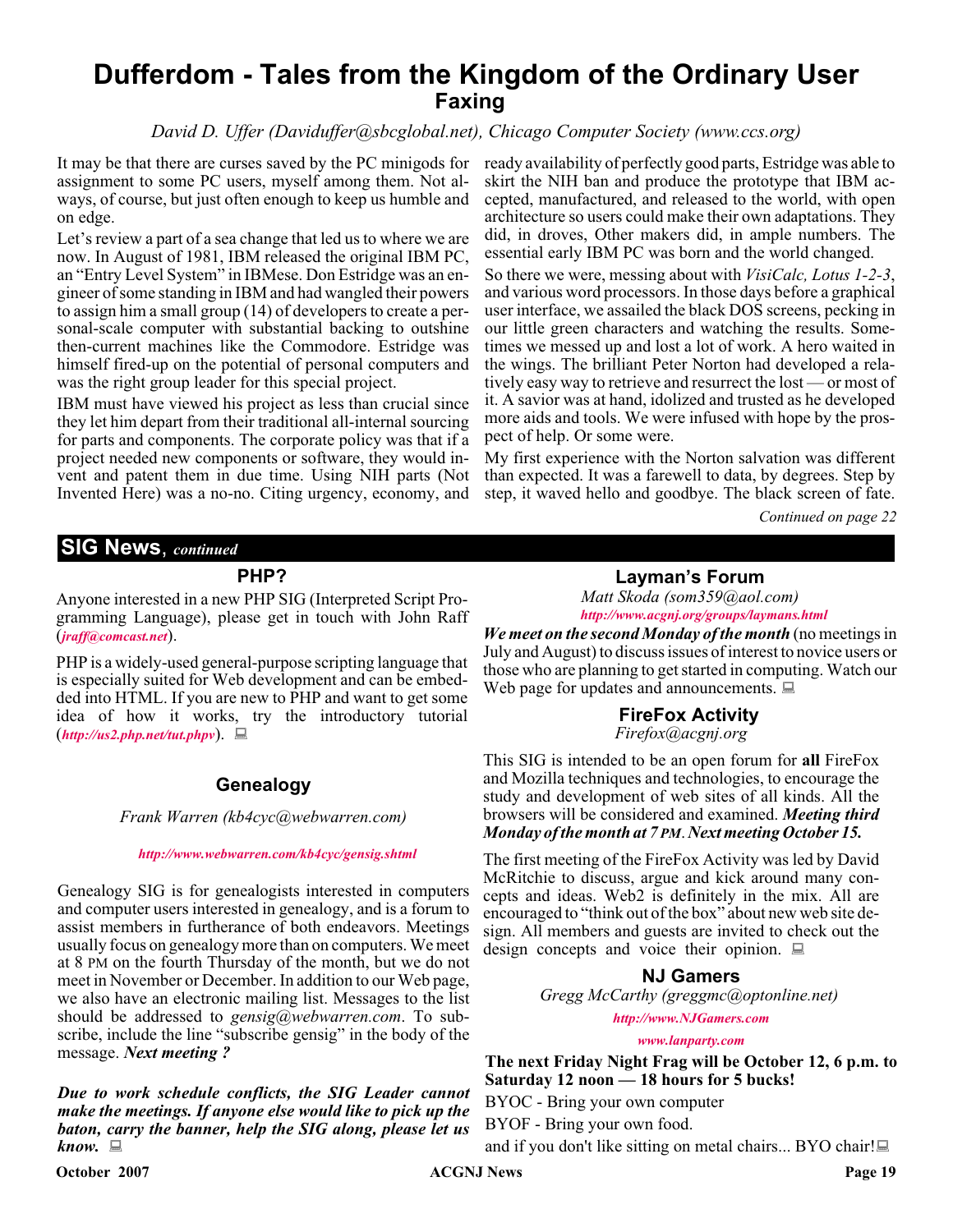# **Guru Corner**

If you need help with any of the technologies listed below, you can call on the person listed. Please be considerate and ca

# **Discount Computer Magazine Price List**

**As described by the DealsGuy**

 $1 \text{ yr}$   $2 \text{ yr}$   $3 \text{ yr}$ 

| ll before 10 PM. |                                                                                                                                                                            |              |                                                                                                                       |         |       |       |
|------------------|----------------------------------------------------------------------------------------------------------------------------------------------------------------------------|--------------|-----------------------------------------------------------------------------------------------------------------------|---------|-------|-------|
|                  |                                                                                                                                                                            |              | <b>Computer Games</b>                                                                                                 | \$10.95 | 20.95 | 29.95 |
|                  | <b>Software</b>                                                                                                                                                            |              | <b>Computer Gaming World</b>                                                                                          | 14.95   | 28.95 | 41.95 |
| <b>HTML</b>      | Mike Redlich                                                                                                                                                               | 908-246-0410 | Computer Shopper1                                                                                                     | 16.97   | 32.95 | 47.95 |
|                  |                                                                                                                                                                            |              | Dr. Dobbs Journal                                                                                                     | 15.95   | 30.95 |       |
|                  | Jo-Anne Head                                                                                                                                                               | 908-769-7385 | Mac Addict                                                                                                            | 10.97   |       |       |
| ColdFusion       | Jo-Anne Head                                                                                                                                                               | 908-769-7385 | Mac Home Journal                                                                                                      | 15.97   | 29.97 |       |
| <b>CSS</b>       | Frank Warren                                                                                                                                                               | 908-756-1681 | Mac World                                                                                                             | 12.95   |       |       |
|                  |                                                                                                                                                                            |              | Maximum PC                                                                                                            | 9.95    | 18.95 | 27.95 |
|                  | Jo-Anne Head                                                                                                                                                               | 908-769-7385 | Microsoft System Journal                                                                                              | 21.95   | 39.95 |       |
| Java             | Mike Redlich                                                                                                                                                               | 908-246-0410 | PC Gamer                                                                                                              | 12.95   |       |       |
| $C++$            | <b>Bruce Arnold</b>                                                                                                                                                        | 908-735-7898 | PC Magazine (22/44/66 Issues)                                                                                         | 25.97   | 48.95 | 68.95 |
|                  | Mike Redlich                                                                                                                                                               | 908-246-0410 | PC World                                                                                                              | 16.95   |       |       |
|                  |                                                                                                                                                                            |              | Wired                                                                                                                 | 6.00    | 12.00 | 17.00 |
| ASP              | Mike Redlich                                                                                                                                                               | 908-246-0410 | These prices are for new subscriptions and renewals. All or-                                                          |         |       |       |
| Perl             | John Raff                                                                                                                                                                  | 973-560-9070 | ders must be accompanied by a check, cash or Money Order.<br>Make payable to Herb Goodman, and mail to:               |         |       |       |
|                  | Frank Warren                                                                                                                                                               | 908-756-1681 | Herb Goodman, 8295 Sunlake Drive, Boca Raton,                                                                         |         |       |       |
| XML              | Mike Redlich                                                                                                                                                               | 908-246-0410 | FL 33496<br>Telephone: 561-488-4465, e-mail: hgoodman@prodigy.net                                                     |         |       |       |
| Genealogy        | Frank Warren                                                                                                                                                               | 908-756-1681 | Please allow 10 to 12 weeks for your magazines to start. For                                                          |         |       |       |
|                  | renewals you must supply an address label from your pres-<br>Home Automation Frank Warren<br>908-756-1681<br>ent subscription to insure the correct start of your renewal. |              |                                                                                                                       |         |       |       |
|                  | <b>Operating Systems</b>                                                                                                                                                   |              | As an extra service I will mail a renewal notice about 4                                                              |         |       |       |
| Windows 3.1      | Ted Martin                                                                                                                                                                 | 732-636-1942 | months prior to their expiration date. I carry more than 300<br>titles at excellent prices — email for prices. $\Box$ |         |       |       |
|                  |                                                                                                                                                                            |              |                                                                                                                       |         |       |       |

# **ACGNJ MEMBERSHIP APPLICATION**

Sign up online at http://www.acgnj.org/membershipApplication.html and pay dues with PayPal.

|                                                                                                                               | <b>US/CANADA</b>            | <b>FAMILY OF MEMBER</b><br>(No Newsletter)                                                                      | Dues  | <b>FOREIGN</b> | <b>STUDENT</b> | <b>SENIOR CITIZEN</b><br>(Over 65) |
|-------------------------------------------------------------------------------------------------------------------------------|-----------------------------|-----------------------------------------------------------------------------------------------------------------|-------|----------------|----------------|------------------------------------|
| 1 Year                                                                                                                        | \$25                        | \$10                                                                                                            |       | \$55           | \$20           | \$20                               |
| 2 Years                                                                                                                       | <b>\$40</b>                 |                                                                                                                 |       |                |                |                                    |
| 3 Years                                                                                                                       | \$55                        |                                                                                                                 |       |                |                | \$45                               |
| Mail this application and your check to:<br>AMATEUR COMPUTER GROUP OF NEW JERSEY, INC., P.0. BOX 135, SCOTCH PLAINS, NJ 07076 |                             |                                                                                                                 |       |                |                |                                    |
|                                                                                                                               |                             | ■ New Member Renewal ■ Address Change                                                                           |       |                |                |                                    |
|                                                                                                                               | First Name                  |                                                                                                                 |       | Last Name      |                | Phone                              |
|                                                                                                                               | Mailing Address ___________ |                                                                                                                 |       |                |                | E-Mail                             |
| City                                                                                                                          |                             |                                                                                                                 | State | Zip            |                | URL                                |
|                                                                                                                               |                             | and the state of the state of the state of the state of the state of the state of the state of the state of the |       |                |                |                                    |

What topics would you like to see covered at club meetings?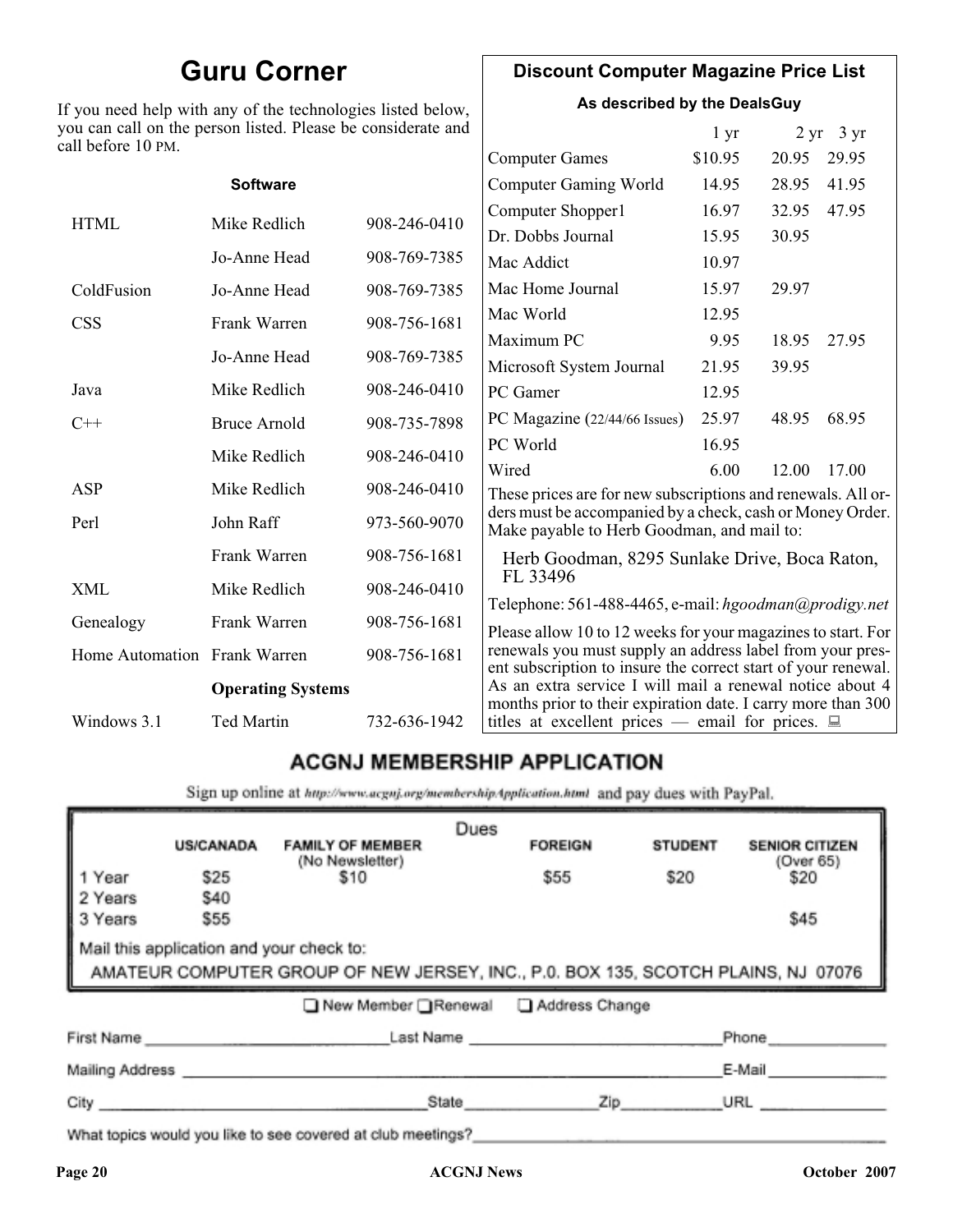| <b>Other Local Computer Groups</b>                                                                                                                                             |                                                                                                                                                           |                                                                                                                                                                      |  |  |
|--------------------------------------------------------------------------------------------------------------------------------------------------------------------------------|-----------------------------------------------------------------------------------------------------------------------------------------------------------|----------------------------------------------------------------------------------------------------------------------------------------------------------------------|--|--|
| <b>Princeton Macintosh User Group:</b> 7:15 pm 2nd<br>Tuesday, Jadwin Hall, A-10, Washington Rd,<br>Princeton, $(609)$ 252-1163, www.pmug-nj.org                               | Linux Users Group in Princeton: 7 pm, 2nd<br>Wednesday, Lawrence Branch Mercer Library,<br>Rt#1 & Darrah Lane, Lawrence NJ<br>http://www.lugip.org        | <b>New York PC:</b> 3rd Thurs, 7 pm, PS 41, 116 W<br>11th St. For info call hotline, (212) 533-NYPC,<br>http://www.nypc.org                                          |  |  |
| <b>Computer Education Society of Philadelphia:</b><br>Meetings & Workshops at Jem Electronics, 6622<br>Castor Ave, Philadelphia PA. www.cesop.org/                             | <b>Brookdale Computer Users Group:</b> 7 pm, 3rd<br>Friday, Brookdale Community College, Bldg<br>MAN Rm 103, Lincroft NJ. (732)-739-9633.<br>www.bcug.com | NJ Macintosh User Group: 8 pm, 3rd Tuesday,<br>Allwood Branch Library, Lyall Rd, Clifton NJ.<br>$(201)$ 893-5274 http://www.njmug.org.                               |  |  |
| PC User Group of So. Jersey: 2nd Mon., 7 pm,<br>Trinity Presb. Church, 499 Rt 70 E, Cherry Hill,<br>NJ. L. Horn, (856) 983-5360<br>http://www.pcugsj.org                       | Hunterdon Computer Club: 8:30 am, 3rd Sat,<br>Hunterdon Medical Center, Rt 31, Flemington NJ.<br>www.hunterdoncomputerclub.org (908)<br>995-4042.         | NY Amateur Computer Group: 2nd Thurs, 7<br>pm, Rm 806 Silver Bldg, NYU, 32 Waverly Pl,<br>NYC http://www.nyacc.org                                                   |  |  |
| <b>Morris Micro Computer Club:</b> 7 pm 2nd Thurs.,<br>Morris County Library, Hanover Ave, Morristown<br>NJ, (973) 267-0871.<br>http://www.morrismicro.com                     | Central Jersey Computer Club: 8 pm, 4th Fri-<br>day, Rm 74, Armstrong Hall, College of NJ. Rich<br>Williams, (609) 466-0909.                              | NJ PC User Group: 2nd Thurs, Monroe Rm at<br>Wyckoff Public Library, 7 pm. Maureen Shannon,<br>(201) 853-7432, www.njpcug.org                                        |  |  |
| <b>Philadelphia Area Computer Society: 3rd Sat, 12</b><br>noon Main Meeting, groups 8 am-3 pm. Upper<br>Moreland Middle School, Hatboro PA. (215)<br>764-6338. www.pacsnet.org | NJ Computer Club: 6:15 pm, 2nd Wednesday ex-<br>cept Jul & Aug, North Branch Reformed Church,<br>203 Rt 28, Bridgewater NJ. http://www.njcc.org           | Princeton PC Users Group: 2nd Monday,<br>Lawrenceville Library, Alt Rt 1 & Darrah Lane,<br>Lawrenceville, Paul Kurivchack (908) 218-0778,<br>http://www.ppcug-nj.org |  |  |

# **Classified**

**FREE TO MEMBERS**. Use our classified ads to sell off your surplus computer stuff. Send copy to Classified, ACGNJ NEWS, P.O. Box 135, Scotch Plains NJ 07076 or e-mail to the editor, *bdegroot@ptd.net*. Classified ads are free to members, one per issue. Non-members pay \$10. Send check payable to ACGNJ Inc. with copy. Reasonable length, please.



#### Member of The Association of

Personal Computer User Groups

*<http://www.apcug.net>*

#### **Radio and TV Programs**

**Computer Radio Show**, WBAI 99.5 FM, NY, Wed. 8-9 p.m.

**Software Review,** The Learning Channel, Saturday 10-10:30 p.m.

**On Computers**, WCTC 1450 AM, New Brunswick, Sunday 1-4 p.m. To ask questions call (800) 677-0874.

**PC Talk**, Sunday from 8 p.m. to 10 p.m., 1210 AM Philadelphia. 1800-876-WPEN, Webcast at *<http://www.pctalkweb.net>*.

#### **MarketPro Shows**

#### *<http://www.marketpro.com/>*

**Sep 8 - 9**: NJ Convention Center (Raritan Center), Edison

**Sep 29 - 30**: Meadowlands Expo

Center, Secaucus **Oct 27 - 28**: Meadowlands Expo Center, Secaucus

**Directions to Meetings at Scotch Plains Rescue Squad, 1916 Bartle Ave., Scotch Plains NJ**

#### **From New York City or Northern New Jersey**

Take Route 1&9 or the Garden State Parkway to US 22 Westbound.

#### **From Southern New Jersey**

Take Parkway north to Exit 135 (Clark). Stay on left of ramp, follow circle under Parkway. Bear right to Central Avenue; follow to Westfield and under RR overpass. Left at light to North Avenue; follow to light in Fanwood. Right on Martine (which becomes Park Ave). Right on Bartle Ave in middle of shopping district.Scotch Plains Rescue Squad (2-story brick) is located on the right. Do not ing. park in the row next to the building — you'll be towed.

#### **From I-78 (either direction)**

Take exit 41 (Scotch Plains); follow signs to US 22. Turn right at mile past Terrill Road and immediately past the overpass. Exit onto light at bottom of hill and use overpass to cross Rt. 22. Follow US 22 Park Avenue South and follow the directions above to the Rescue Westbound directions.

#### **October 2007 CONS Page 21 CONS Page 21 Page 21**

#### **From US 22 Westbound**

Exit at Park Avenue, Scotch Plains after McDonalds on the right, diagonally opposite Scotchwood Diner on the left, immediately before the overpass. After exiting, turn left at the light and use overpass to cross US 22. Bear right at bottom of ramp to continue south on Park Avenue. Turn left at the second light (a staggered intersection). Scotch Plains Rescue Squad (2-story brick) is on the right. Do not park in the row next to the building — you'll be towed. We meet on the second floor, entering by the door at the right front of the build-

#### **From Western New Jersey**

Take US 22 Eastbound to the Park Avenue exit. The exit is about a Squad building.  $\Box$